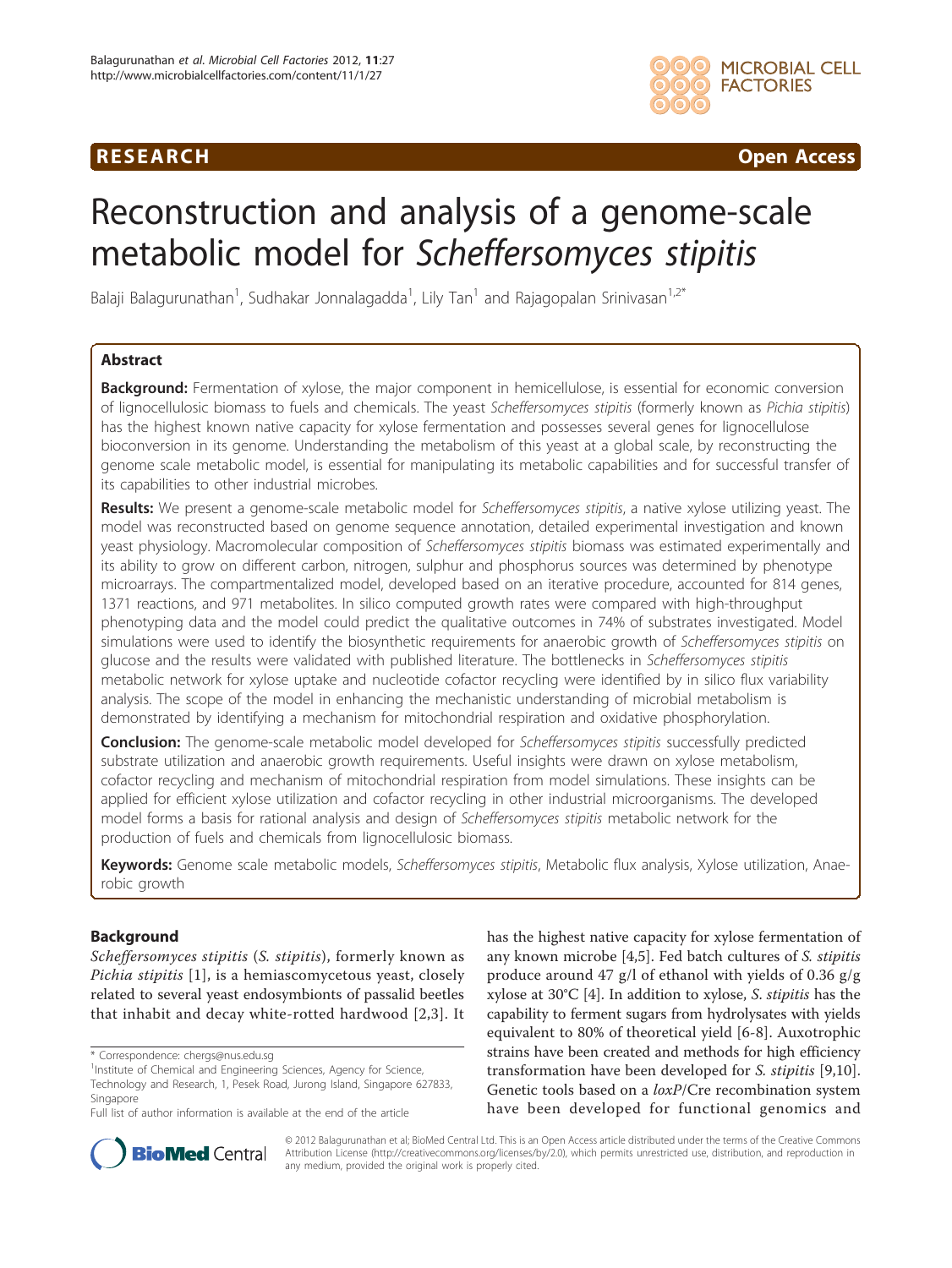metabolic engineering of this yeast [\[11](#page-15-0)]. The availability of genetic tools and capability for fermentation of hydrolysates has made S. stipitis an attractive microorganism for bioconversion of lignocellulose to fuels and chemicals. S. stipitis has already been successfully engineered to produce lactic acid and xylitol [\[12,13](#page-15-0)]. However, S. stipitis suffers from some drawbacks like lower fermentation rates, lower tolerance to ethanol and absence of anaerobic growth [[5,14,15\]](#page-15-0).

As a parallel approach, xylose utilization pathway from S. stipitis has been used to engineer xylose metabolism in Saccharomyces cerevisiae. Successive cycles of metabolic engineering have improved xylose utilization in recombinant S. cerevisiae [[16,17\]](#page-15-0). However, the ethanol productivity from xylose is still low. This has been attributed to: low substrate affinity of recombinant enzymes [\[18](#page-16-0)]; cofactor imbalance in the XR-XDH reactions [[19,20](#page-16-0)]; low xylose transport capacity [\[21,22\]](#page-16-0); and failure to recognize xylose as a fermentable carbon source [\[23,24](#page-16-0)]. The holistic analysis of metabolism in S. stipitis could provide useful insights to identify shortcomings in S. stipitis and S. cerevisiae metabolic networks.

The complete genome of S. stipitis has been sequenced [[25\]](#page-16-0). The functional annotation of the genome sequence showed numerous genes for lignocellulose bioconversion and systematic analysis of the genome sequence annotation is necessary to obtain useful insights. Genome scale metabolic models, which represent the link between the genotype and phenotype of the organism, can be reconstructed based on the genome sequence annotation and relevant biochemical and physiological information. These models have the ability to provide a holistic view of the metabolism of an organism. Once experimentally validated, these models can be used to characterize the metabolic resource allocation, generate experimentally testable predictions of cellular phenotypes, elucidate metabolic network evolution scenarios, design experiments that most effectively reveal the genotype-phenotype relationships, and design engineered microorganisms with desired properties like overproduction of commercially valuable chemicals [[26](#page-16-0)-[30\]](#page-16-0). Due to the genome wide-scale, these models enable systematic assessment of how perturbations in the metabolic network affect the organism as a whole which may not be possible by analyzing a set of enzymes or isolated pathways.

We have reported a framework for reconstruction of genome scale metabolic model of S. stipitis [[31\]](#page-16-0). In this study, a genome scale metabolic model has been developed for S. stipitis based on the proposed framework and a recently published protocol [[32](#page-16-0)]. Experimental procedure for the estimation of macromolecular composition of S. stipitis was standardized and used to obtain the biomass composition. Growth and non-growth associated maintenance energy requirements were also estimated

from experimental data. The model was refined and validated based on the ability of S. stipitis to grow on different carbon, nitrogen, sulphur and phosphorus sources. In silico analysis of the model was used to identify biosynthetic requirements for anaerobic growth of S. stipitis in glucose and to analyze xylose utilization capability in S. stipitis. Model simulations were carried out to obtain insights on the recycling of nucleotide cofactors and mechanisms involved in mitochondrial respiration and oxidative phosphorylation.

#### Results

#### Reconstruction of the genome scale metabolic model for Scheffersomyces stipitis

An initial metabolic reconstruction for S. stipitis was developed based on the protocol outlined in the methods section (Figure [1](#page-2-0)). Biomass macromolecular composition was experimentally determined. The constituents of biomass and the fractional contribution of these constituents to overall cellular biomass are summarized in Table [1](#page-3-0). The growth and non-growth associated maintenance coefficient (GAM and NGAM) was estimated from growth rate and substrate uptake rate data. The details of the estimation are provided in the supplementary information (Additional File [1](#page-15-0)). The initial metabolic network consisted of 1167 reactions and this network was expanded to 1371 reactions based on high-throughput Biolog phenotyping data and metabolic gap analysis.

#### Characteristics of the reconstructed network

The characteristics of the reconstructed *S. stipitis* metabolic network are detailed in Figure [2](#page-4-0). The complete reconstruction accounted for 814 open reading frames (ORFs) and consisted of 1370 reactions and 644 unique metabolites (Figure [2A\)](#page-4-0). The details of the list of genes, reactions, metabolites and the GPR associations in the reconstruction are available as supplementary information (Additional File [2](#page-15-0)). The functional classification of the ORFs included in the reconstruction is summarized in Figure [2B.](#page-4-0) The reactions in the model were assigned to 57 different subsystems, organized into 8 groups. The number of non-gene associated reactions in each of these groups is shown in Figure [2C](#page-4-0). The distribution of enzyme classes in the model is shown in Figure [2D.](#page-4-0)

The basic capabilities of the in silico model to predict quantitatively the aerobic growth on glucose was determined. A growth demand function was formulated based on the estimated biomass composition detailing the required metabolites in the appropriate ratios. This demand function was used as the objective function for flux balance analysis. The number of genes and reactions essential for the production of biomass from a glucose based minimal media was computed. The distribution of essential reactions and essential genes among pathway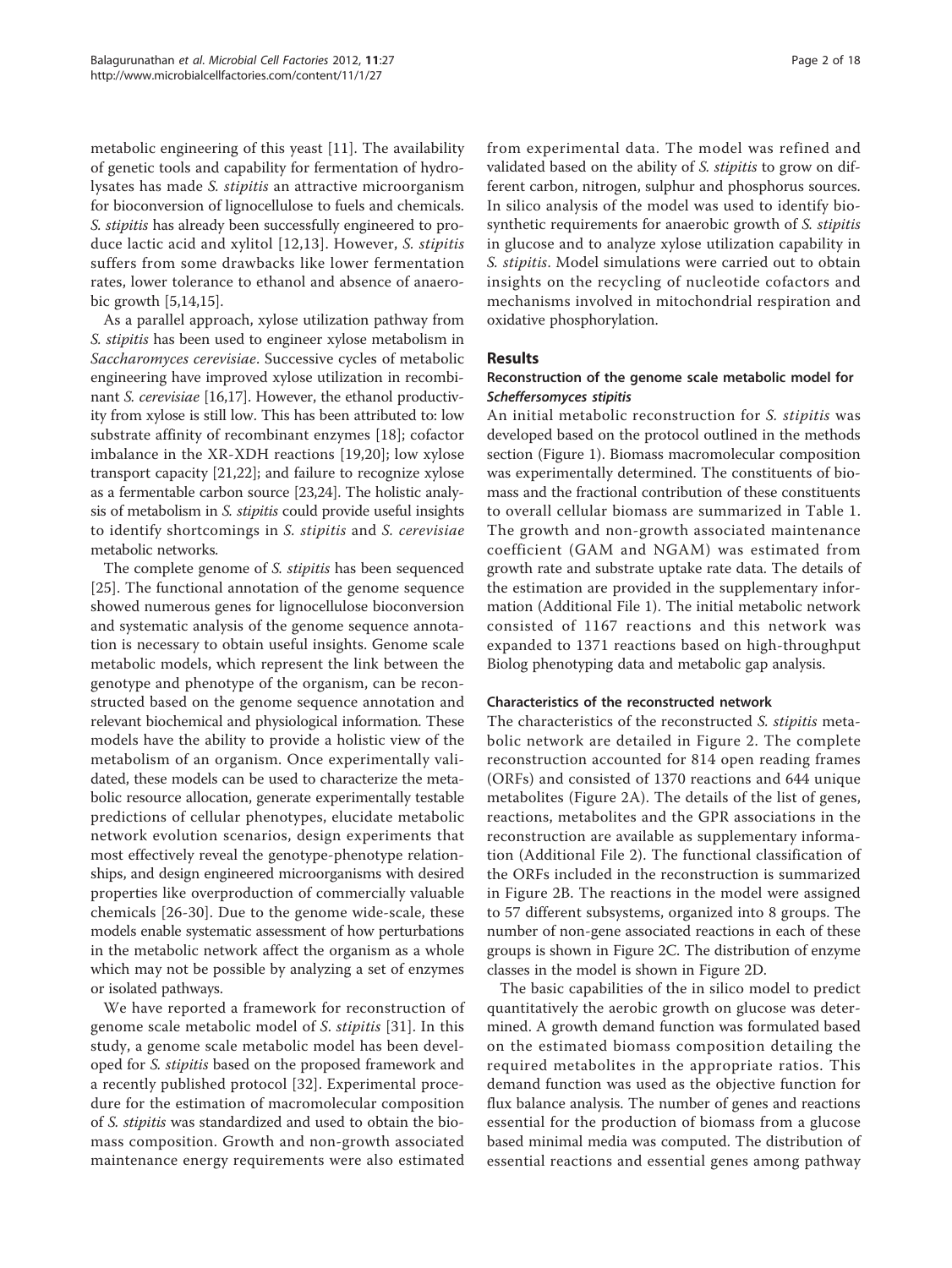<span id="page-2-0"></span>

groups is shown in Figure [3A](#page-5-0) and Figure [3B](#page-5-0). The highest number of essential genes and reaction where associated with amino acid metabolism followed by nucleotide and lipid metabolism. The list of essential reactions is

provided in supplementary information (Additional File [3\)](#page-15-0). Capability to produce various amino acids from glucose was analyzed using the genome scale metabolic model and compared with that obtained with S. cerevisiae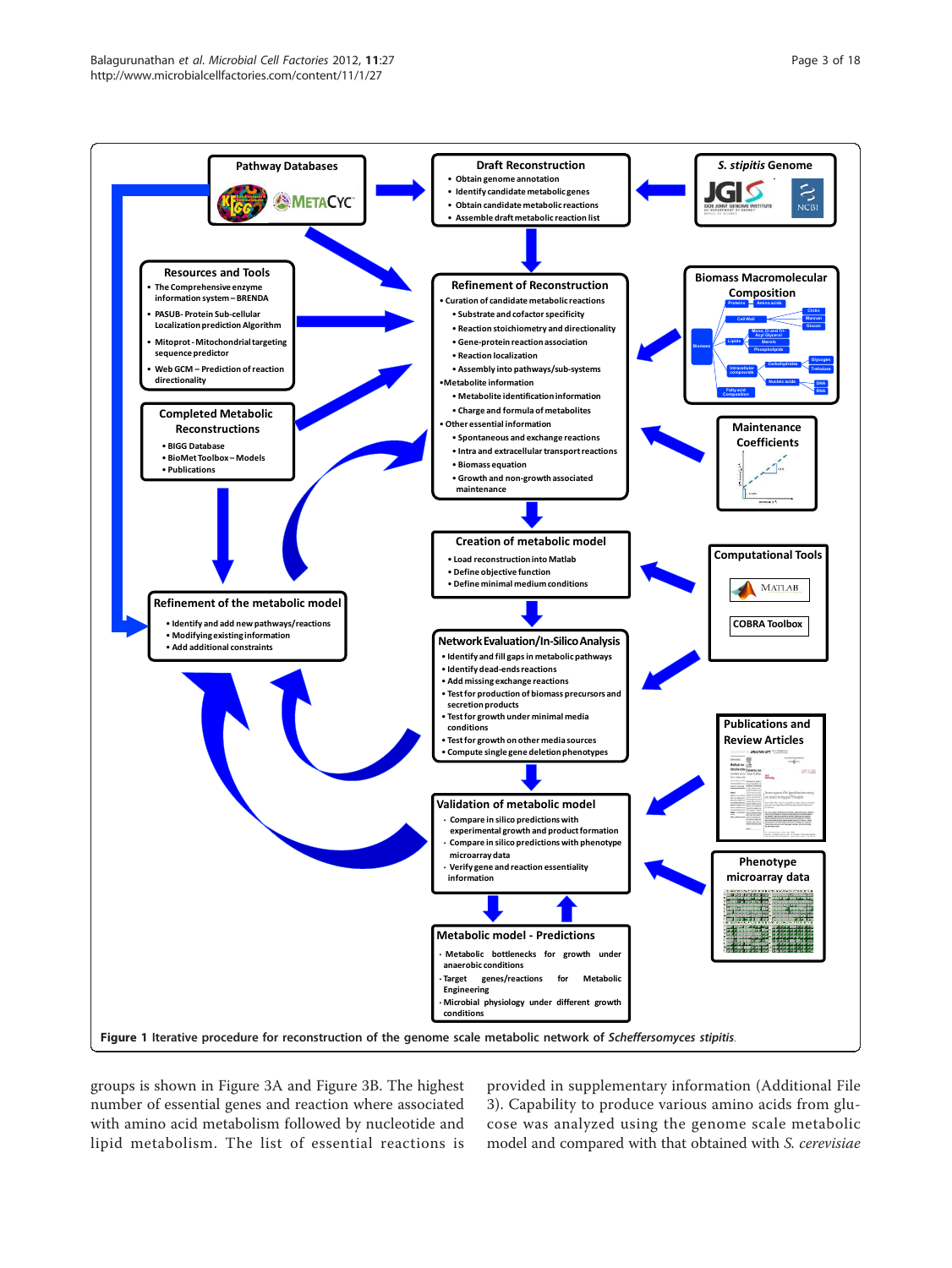<span id="page-3-0"></span>Table 1 Macromolecular composition of S. stipitis Biomass

| Biomass Composition of Scheffersomyces stipitis |               |                          |               |  |  |
|-------------------------------------------------|---------------|--------------------------|---------------|--|--|
| <b>Metabolite</b>                               | mmol/<br>qDCW | <b>Metabolite</b>        | mmol/<br>qDCW |  |  |
| <b>Amino Acids</b>                              |               | <b>DNA</b>               |               |  |  |
| Aspartic Acid                                   | 0.1566        | dAMP                     | 0.0112        |  |  |
| Threonine                                       | 0.1809        | dTMP                     | 0.0112        |  |  |
| Serine                                          | 0.2330        | dGMP                     | 0.0084        |  |  |
| Glutamic Acid                                   | 0.3190        | dCMP                     | 0.0084        |  |  |
| Glycine                                         | 0.4724        | <b>RNA</b>               |               |  |  |
| Alanine                                         | 0.4735        | AMP                      | 0.0444        |  |  |
| Cystine                                         | 0.0511        | <b>UMP</b>               | 0.0522        |  |  |
| Valine                                          | 0.2201        | <b>GMP</b>               | 0.0361        |  |  |
| Methionine                                      | 0.0559        | CMP                      | 0.0388        |  |  |
| Iso-Leucine                                     | 0.1454        | Lipids                   |               |  |  |
| I eucine                                        | 0.2451        | Sterol (ergosterol)      | 0.0560        |  |  |
| Tyrosine                                        | 0.0741        | Phospholipids            |               |  |  |
| Phenylalanine                                   | 0.1127        | Phosphatidyllnositol     | 0.0015        |  |  |
| Histidine                                       | 0.1005        | Phosphatidylethanolamine | 0.0041        |  |  |
| Lysine                                          | 0.2624        | Phosphatidylcholine      | 0.0255        |  |  |
| Arginine                                        | 0.1821        | Carbohydrates            |               |  |  |
| Tryptophan                                      | 0.0248        | Glycogen                 | 0.2714        |  |  |
| Proline                                         | 0.1592        | Trehalose                | 0.0760        |  |  |
| Asparagine                                      | 0.1511        | Glucan                   | 0.6107        |  |  |
| Glutamine                                       | 0.1817        | Mannan                   | 0.7156        |  |  |
|                                                 |               | Chitin                   | 0.4528        |  |  |

[[33\]](#page-16-0). The theoretical yield of various amino acids on carbon mole basis is shown in Figure [3C.](#page-5-0) The yields obtained were comparable between the two yeasts, indicating the similarity in the biosynthetic networks for amino acid synthesis.

#### Analysis of high-throughput substrate utilization

The in silico computations were compared with the high throughput phenotyping data from Biolog's Phenotype microarray technology [[34\]](#page-16-0) (Figure [4\)](#page-6-0). 339 out of the 379 substrates tested (190 for carbon, 95 for Nitrogen, 59 for Phosphorus and 35 for Sulphur sources) were identified as data with sufficient confidence (Confidence of the data was estimated as described in the methods section) and were analyzed for consistency using the S. stipitis model. The list of substrates, confidence levels of data and model refinements are described in supplementary information (Additional File [4](#page-15-0)). Growth on substrates was simulated by fixing its specific uptake rate at 5 mmol/gDCW/h under aerobic conditions based on minimal media (Methods Section). The initial metabolic network reconstruction could predict qualitatively the outcome of Biolog data with 56% accuracy (189 in 339), but after network expansion and metabolic gap analysis, overall prediction efficiency was considerably improved to 74% (252 in 339) (Figure [4A\)](#page-6-0). However, 14 disagreements (9 for carbon and 5 for nitrogen) were observed (Figure [4B\)](#page-6-0); of these 5 cases were compared with experimental growth data available in literature for S. stipitis or related yeasts for corresponding substrates (Figure [4C\)](#page-6-0).

Biolog phenotyping results indicated that capric acid and caproic acid cannot by utilized by S. stipitis as a sole carbon source, but the model predicted growth. However, it has been observed that capric, caproic and other fatty acids were known to inhibit the growth of S. stipitis [[35](#page-16-0),[36](#page-16-0)] and other yeasts [\[37](#page-16-0)]. Since the inhibition mechanisms are not incorporated in the metabolic model, the in silico computations predicted growth on these substrates. In the case of nitrogen source utilization, Biolog phenotyping results and experimental data reported by [[38,39\]](#page-16-0) indicated growth on lysine as a sole nitrogen source. However, the in silico predictions did not predict growth as the pathway enzymes involved in metabolism of lysine has not been identified in S. stipitis genome. The in silico growth predictions for Biolog substrates evaluated as low confidence data were also compared with data available in literature for corresponding substrates. Experimental data was available from literature [\[38,39](#page-16-0)] for 5 out of 40 low-confidence cases and the model could correctly predict the utilization of these substrates with 80% accuracy (4 cases)(Figure [4D\)](#page-6-0). Incorrect prediction for glucuronic acid was due to the lack of homologs for pathway enzymes. The examples of lysine and glucuronic acid utilization illustrate the capability of the model to pinpoint potential gaps in the understanding of metabolism and to guide experimental design.

#### Metabolic requirements for anaerobic growth of Scheffersomyces stipitis

One drawback for using S. stipitis in industrial fermentation is its inability to grow under anaerobic conditions. The model developed was used to analyze the requirements for anaerobic growth. The model was simulated for anaerobic growth on a glucose based minimal media by reducing the oxygen uptake rate to zero, with an unconstrained uptake of sterols and unsaturated fatty acids (which have a known biosynthetic requirement for oxygen). No growth was predicted by the model simulations under these conditions. Growth under anaerobic conditions is a complex process. Several requirements need to be met for growth including biosynthetic requirements for oxygen, energy requirements, redox balance requirements and regulatory requirements.

While performing the model simulations, even though sterol and unsaturated fatty acids were added there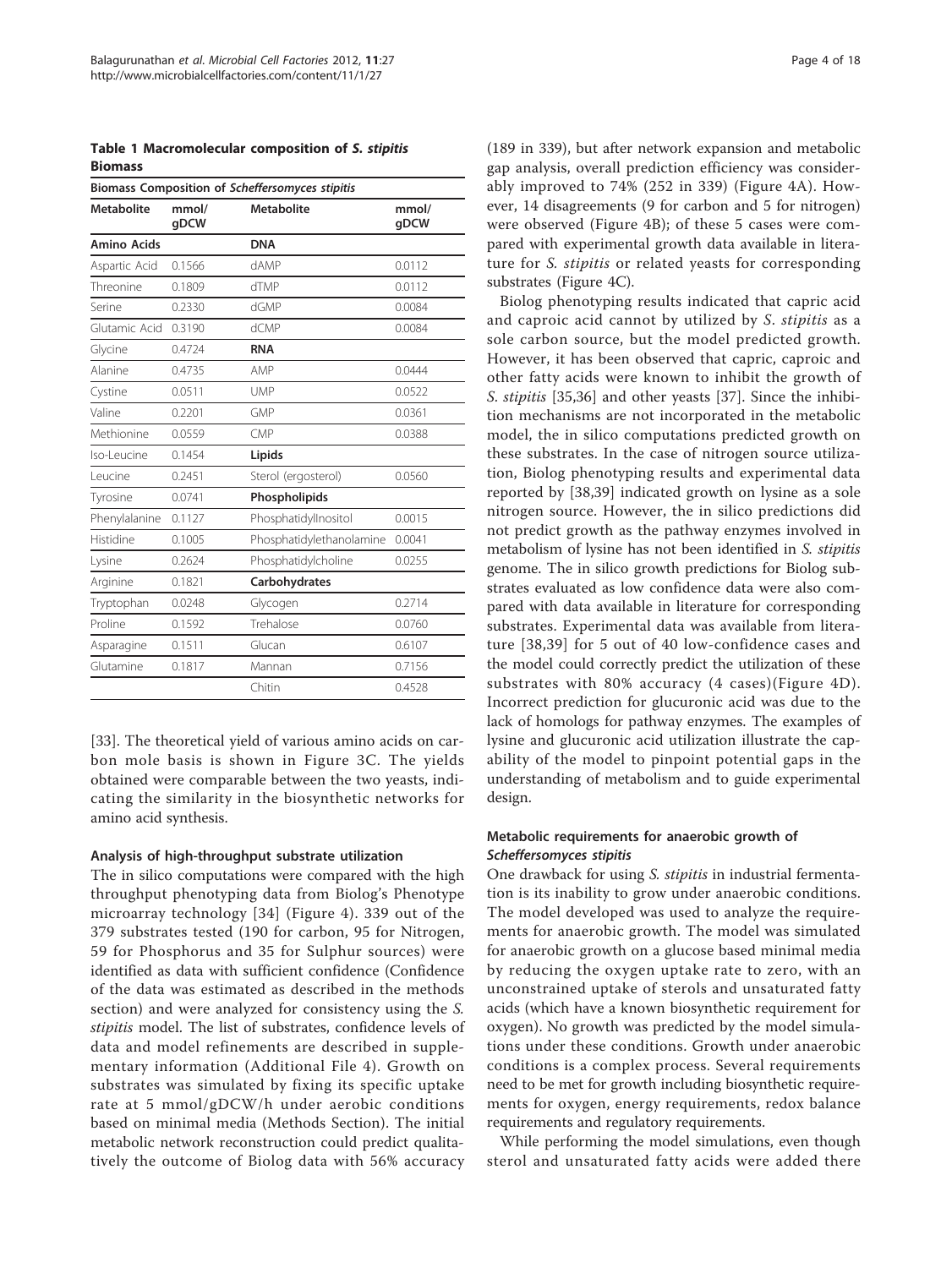<span id="page-4-0"></span>

the model.

could be other metabolites or biomass constituents in yeasts that requires oxygen for their biosynthesis. To identify the biosynthetic requirements for anaerobic growth, reaction insertion analysis was performed on the model using the reference metabolic database KEGG [[40\]](#page-16-0). An initial set of metabolic reactions (802 reactions) were compiled from the KEGG database that is made up of only metabolites present in the model. These reactions were then inserted one at a time to determine

their effect on growth under anaerobic conditions. Reactions already present in the model were ignored. Single reaction additions that resulted in a positive biomass flux were identified. The list of reactions leading to a positive biomass flux is summarized in Table [2.](#page-7-0) There were 28 such reactions, 12 of these reactions directly resulted in oxygen production. 10 reactions resulted in oxygen production through the formation of  $H_2O_2$ (either directly or through glutathione or pyridoxine)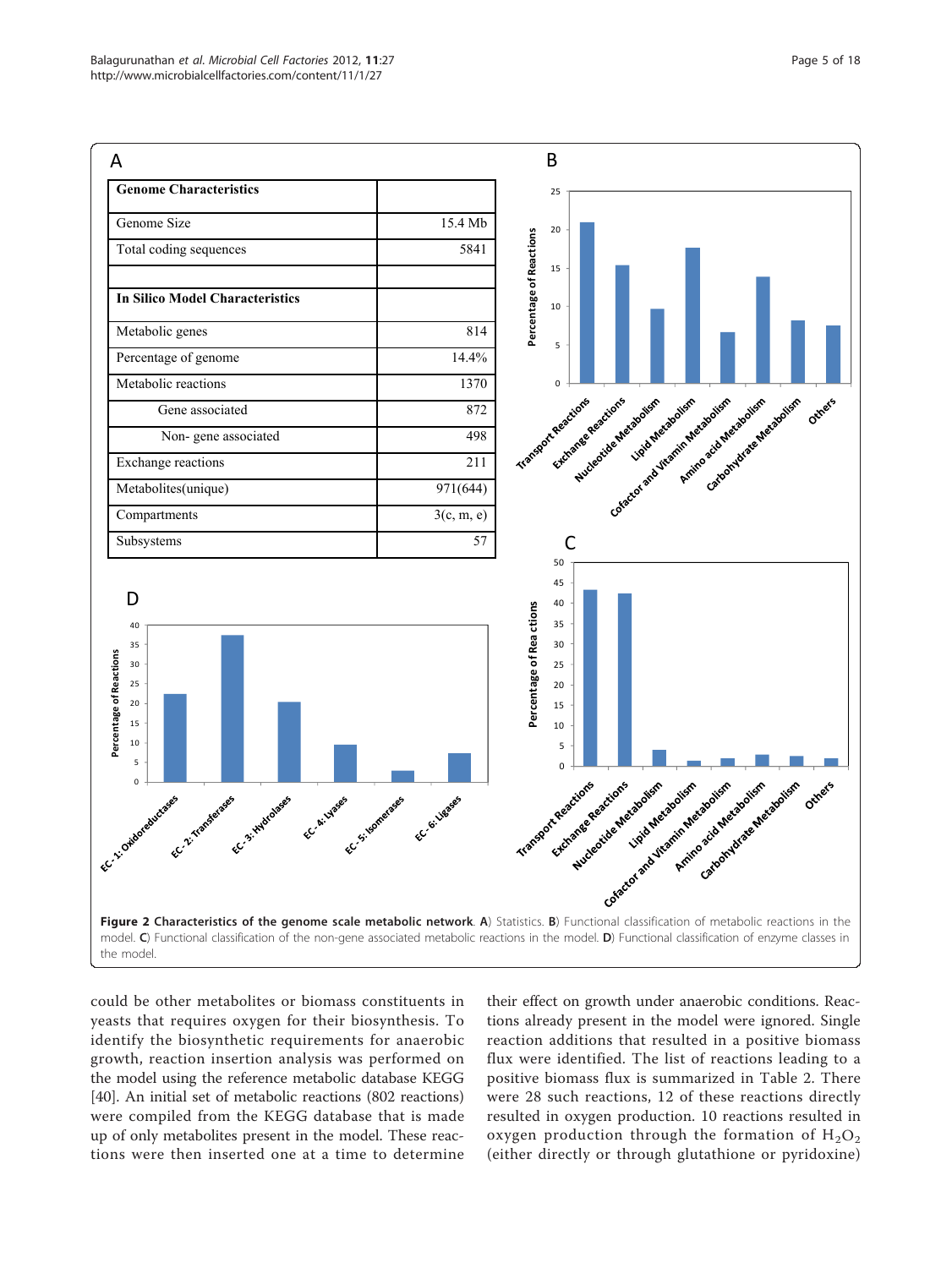<span id="page-5-0"></span>

and the remaining 6 reactions were selected for further analysis. Four of these reactions involve phospholipids and the stoichiometry of these reactions in the KEGG database is different from the way lipid metabolism reactions are represented in the metabolic model. The remaining two reactions convert dihydroorotate to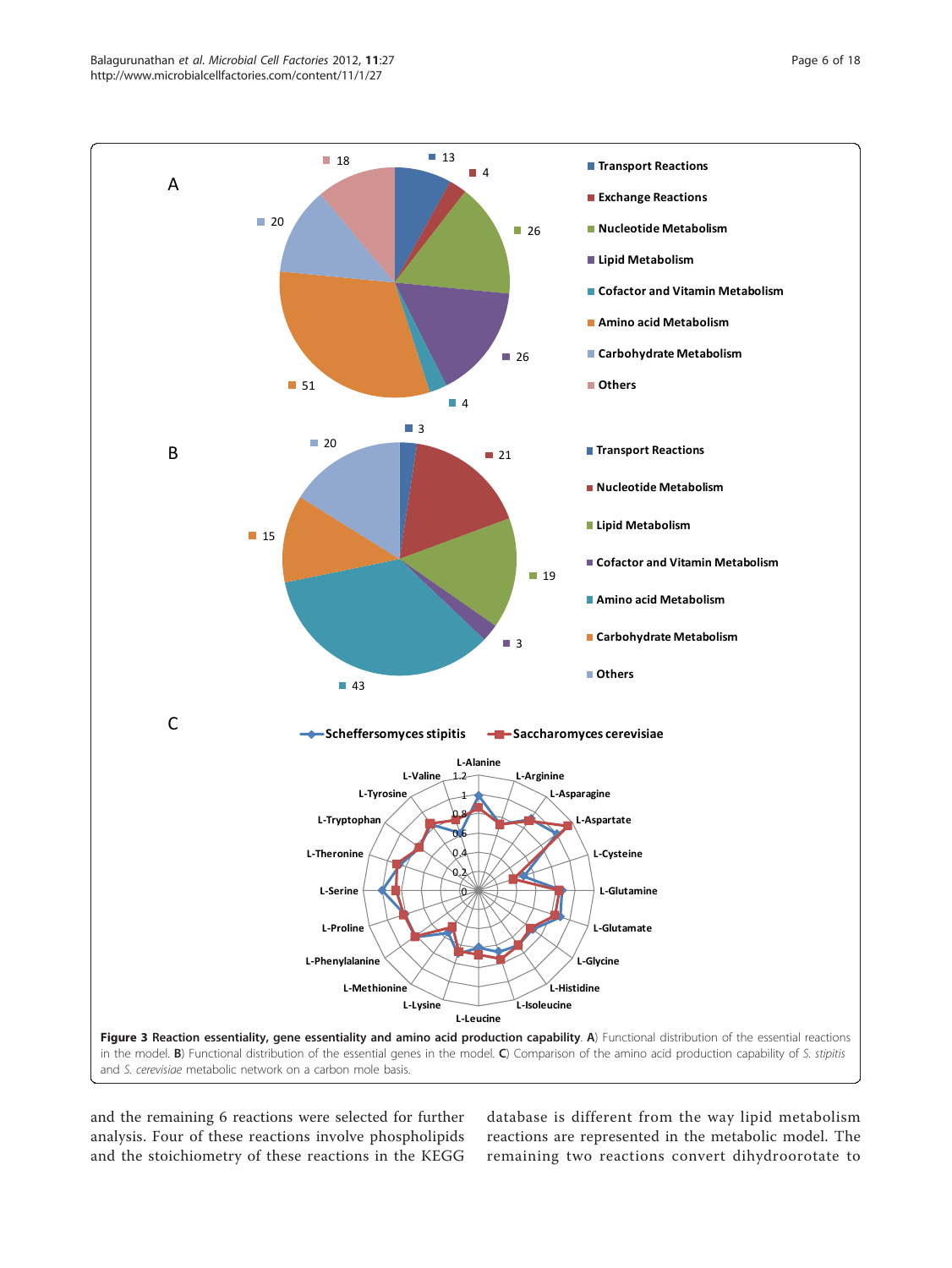<span id="page-6-0"></span>

| A           |                             |                           |                 |                              | B<br>100         |                  |                                     |                                                         |
|-------------|-----------------------------|---------------------------|-----------------|------------------------------|------------------|------------------|-------------------------------------|---------------------------------------------------------|
| <b>Type</b> | Prediction                  | (In<br>vivo/in<br>silico) | <b>Analysis</b> | <b>Network Expansion Gap</b> | 90<br>80<br>70   |                  | □ Before Expansion                  | After Expansion                                         |
|             |                             |                           | <b>Before</b>   | After                        | % Accuracy<br>60 |                  |                                     |                                                         |
| C-Source    | Growth(72)                  | $(+ / +)$                 | 30              | 51                           | 50<br>40         |                  |                                     |                                                         |
| (190)       |                             | $(+/n)$                   | 41              | 21                           | 30               |                  |                                     |                                                         |
|             |                             | $(+/-)$                   | $\mathbf{1}$    | $\mathbf 0$                  | 20               |                  |                                     |                                                         |
|             | No growth(88)               | $(-/-)$                   | 15              | 15                           | 10               |                  |                                     |                                                         |
|             |                             | $(-/n)$                   | 69              | 64                           | $\mathbf 0$      |                  |                                     |                                                         |
|             |                             | $(-/+)$                   | $\overline{4}$  | 9                            |                  |                  | C-Source N-Source P-Source S-Source | Overall                                                 |
|             | Low confidence<br>data (30) |                           |                 |                              |                  |                  |                                     |                                                         |
| N-Source    | Growth(59)                  | $(+ / +)$                 | 21              | 48                           | C                |                  |                                     |                                                         |
| (95)        |                             | $(+/n)$                   | 34              | $\overline{7}$               |                  |                  | (in                                 |                                                         |
|             |                             | $(+/-)$                   | 4               | 4                            | <b>Type</b>      | <b>Substrate</b> | vivo <sup>1</sup> /in               | Ref                                                     |
|             | No growth(34)               | $(-/-)$                   | 6               | 6                            |                  |                  | silico/ in                          |                                                         |
|             |                             | $(-/n)$                   | 27              | 27                           |                  |                  | vivo <sup>2</sup>                   |                                                         |
|             |                             | $(-/+)$                   | $\mathbf{1}$    | 1                            | C-Source         | Arabitol         | $(-/+/+)$                           | Kurtzman and Fell 1998;                                 |
|             | Low confidence              |                           |                 |                              |                  | Xylitol          | $(-/+/+)$                           | Barnett et al 2000 [38,39]<br>Kurtzman and Fell, 1998;  |
|             | data(2)                     |                           |                 |                              |                  |                  |                                     | Barnett et al 2000 [38, 39]                             |
| P-Source    | Growth(55)                  | $(+ / +)$                 | 4               | 20                           |                  | Capric           | $(-/+/-)$                           | Tran and Chamber, 1985                                  |
| (59)        |                             | $(+/n)$                   | 51              | 35                           |                  | acid             |                                     | and 1986; Hunkova and                                   |
|             |                             | $(+/-)$                   | 0               | 0                            |                  |                  |                                     | Fencl, 1977 [35-37]                                     |
|             | No growth(3)                | $(-/-)$                   | 0               | $\mathbf 0$                  |                  | Caproic          | $(-/+/-)$                           | Tran and Chamber, 1985                                  |
|             |                             | (-/n)                     | 3               | 3                            | acid             |                  |                                     | and 1986; Hunkova and<br>Fencl, 1977 [35-37]            |
|             |                             | $(-/+)$                   | 0               | $\mathbf 0$                  | N-               | L-Lysine         | $(+/-/+)$                           | Kurtzman and Fell, 1998;                                |
|             | Low confidence              |                           |                 |                              | Nitrogen         |                  |                                     | Barnett et al 2000 [38,39]                              |
|             | data(1)                     |                           |                 |                              |                  |                  |                                     |                                                         |
| S-Source    | Growth(17)                  | $(+ / +)$                 | 3               | $\overline{7}$               |                  |                  |                                     |                                                         |
| (35)        |                             | $(+/n)$                   | 14              | 10                           | D                |                  |                                     |                                                         |
|             |                             | $(+/-)$                   | $\pmb{0}$       | 0                            |                  |                  | (in                                 |                                                         |
|             | No growth(11)               | $(-/-)$                   | 0               | 0                            | <b>Type</b>      | <b>Substrate</b> | vivo <sup>2</sup> /                 | Ref                                                     |
|             |                             | $(-/n)$                   | 11              | 11                           |                  |                  | in                                  |                                                         |
|             |                             | $(-/ + )$                 | $\mathbf 0$     | 0                            |                  |                  | silico)                             | Kurtzman and Fell, 1998;                                |
|             | Low confidence              |                           |                 |                              | C-Source         | Glycerol         | $(+/+)$                             | Barnett et al 2000 [38,39]                              |
|             | data(7)                     |                           |                 |                              |                  | D-Glucuronic     | $(+ / -)$                           | Kurtzman and Fell, 1998;                                |
|             |                             |                           |                 |                              |                  | Acid             |                                     | Barnett et al 2000 [38,39]                              |
|             |                             |                           |                 |                              |                  | L-Lactic Acid    | $(+ / +)$                           | Kurtzman and Fell, 1998;<br>Barnett et al 2000 [38,39]  |
|             |                             |                           |                 |                              |                  | L-Rhamnose       | $(+ / +)$                           | Kurtzman and Fell, 1998;<br>Barnett et al 2000; [38,39] |
|             |                             |                           |                 |                              |                  | a-D-Lactose      | $(+ / +)$                           | Kurtzman and Fell, 1998;<br>Barnett et al 2000 [38,39]  |

Figure 4 Network expansion and metabolic gap analysis based on high-throughput substrate utilization data. A) Comparison of experimental data from Biolog phenotype micro-arrays to model predictions across different substrate categories. Results are scored as + or meaning growth or no growth determined from *in vivo*/*in silico* data. The n represents that corresponding pathway could not be included in the *S. stipitis* network due to unknown pathway enzymes. B) Improvement of prediction accuracy C) Comparison of incorrect predictions (+/ and -/+ cases in (A)) with published experimental results. (D) Comparison of *in silico* predictions with published experimental results for the Biolog substrates identified as low-confidence data. The Biolog data was considered as low confidence growth when the inference of growth/ no-growth was difficult from the absorbance measurements. In vivo<sup>1</sup> from Biolog phenotyping, in vivo<sup>2</sup> from literature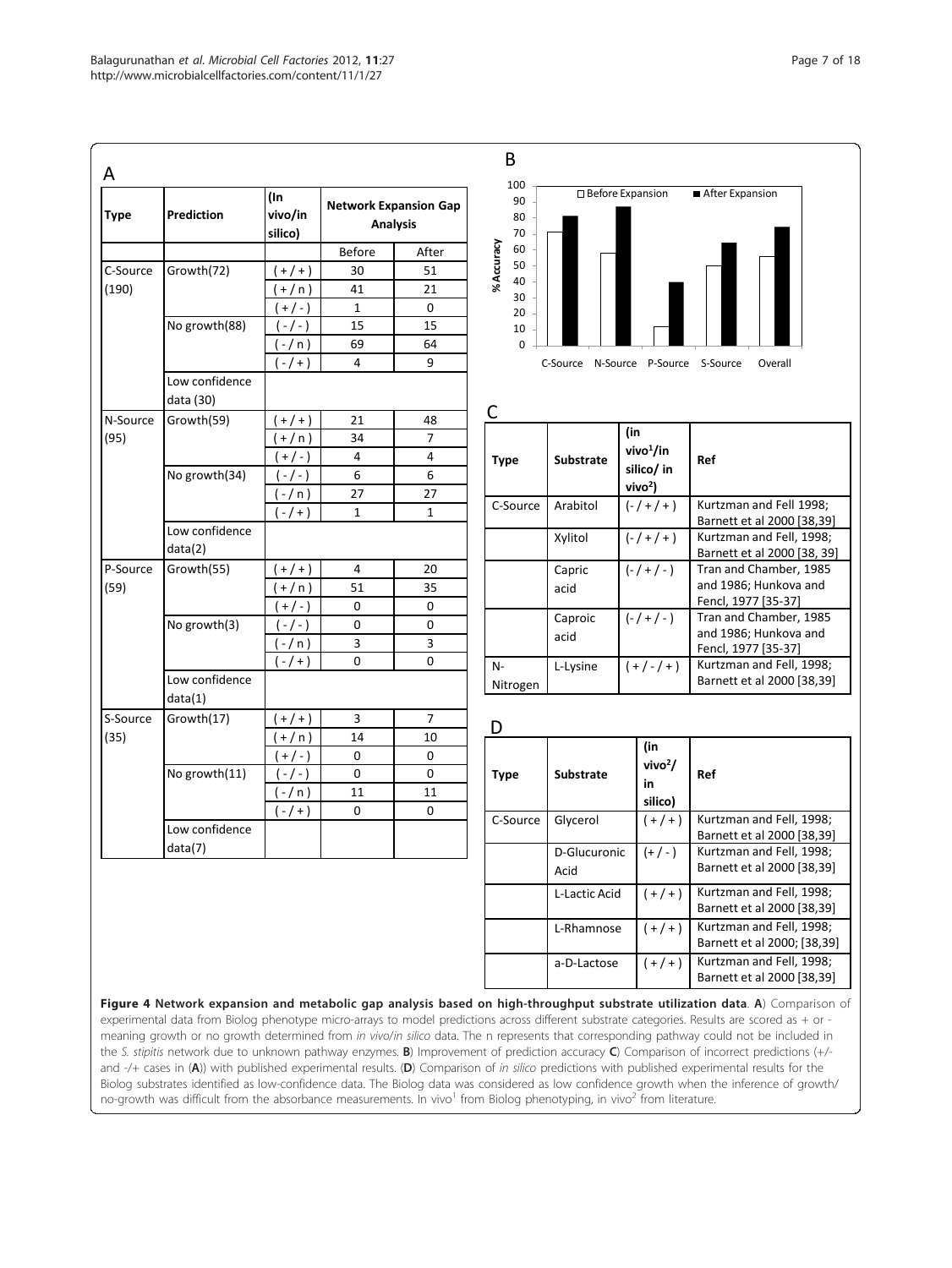|              | S.NO R Numbers          | <b>Reaction Formula</b>                                                        | <b>Biomass Flux</b> | <b>Reaction Flux</b> |
|--------------|-------------------------|--------------------------------------------------------------------------------|---------------------|----------------------|
| $\mathbf{1}$ | R00090*                 | $h2o2[c] + h[c] + nadh[c] <$ = > 2 h2o[c] + nad[c]                             | 0.4049              | $-20.0000$           |
|              | 2 R00094*               | $nad[c] + 2 gthrd[c] < = > h[c] + nadh[c] + gthox[c]$                          | 0.4049              | 20.0000              |
|              | 3 R00113*               | $h2o2[c] + h[c] + nadph[c] < 0.2 h2o[c] + nadp[c]$                             | 0.4491              | $-20.0000$           |
|              | 4 R00115*               | $nab[c] + 2 gthrd[c] < = > h[c] + nabch[c] + gthox[c]$                         | 0.4491              | 20.0000              |
|              | 5 R00211 <sup>\$</sup>  | $o2[c] + pyr[c] + coa[c] < = > h2o2[c] + accoa[c] + co2[c]$                    | 0.2279              | $-2.6049$            |
|              | 6 R00319 <sup>\$</sup>  | $o2[c] +  ac-L[c]  < 100[c] + a[c] + co2[c]$                                   | 0.6300              | $-20.0000$           |
|              | 7 R00360 <sup>\$</sup>  | $o2[c]$ + mal-L[c] < = > oaa[c] + h2o2[c]                                      | 0.2079              | $-0.1820$            |
|              | 8 R00475 <sup>\$</sup>  | $o2[c] + q vclt[c] <  c $ and $q v[c] + h2o2[c]$                               | 0.2038              | $-0.0225$            |
|              | 9 R00481 <sup>\$</sup>  | $asp-L[c] + o2[c] < = > h2o2[c] + iasp[c]$                                     | 0.2055              | $-0.1579$            |
|              | 10 R00500*              | 2 qthrd[c] $\langle$ = > qthox[c]                                              | 0.6061              | 20.0000              |
|              | 11 R00533 <sup>\$</sup> | $h2o[c] + o2[c] + so3[c] < 0.02[c] + so4[c]$                                   | 0.2133              | $-0.2130$            |
|              | 12 R00846 <sup>\$</sup> | $o2[c] + q vc3p[c] <  b>1 $ h2o2[c] + dhap[c]                                  | 0.2075              | $-0.1817$            |
|              | 13 R01712*              | $pyr[c]$ + $pydam[c]$ < = > ala-L[c] + $pydx[c]$                               | 0.4073              | 20.0000              |
|              | 14 R01713*              | $\text{oa}[c] + \text{pydam}[c] < \text{=} > \text{asp-L}[c] + \text{pydx}[c]$ | 0.4049              | 20.0000              |
|              | 15 R01769 <sup>\$</sup> | $h2o[c] + o2[c] + hxan[c] < = > h2o2[c] + xan[c]$                              | 0.2079              | $-0.1820$            |
|              | 16 R01797#              | $h2o[c] + cdpdaq[c] < = > pa[c] + cmp[c]$                                      | 17.8571             | $-7.4901$            |
|              | 17 R01799#              | $pa[c] + ctp[c] < = > pp[i] + cdpdaq[c]$                                       | 17.8571             | 7.5572               |
|              | 18 R01800#              | $ser-L[c] + cdpdaq[c] < = > cmp[c] + ps[c]$                                    | 0.2073              | $-0.0005$            |
|              | 19 R01866#              | $nadp[c] + dhor-S[c] < 0 > h[c] + nadph[c] + orot[c]$                          | 0.2062              | 0.0228               |
|              | 20 R01869#              | $nad[c] + dhor-S[c] < = > h[c] + nadh[c] + orot[c]$                            | 0.2056              | 0.0227               |
|              | 21 R01879 <sup>\$</sup> | $akq[c] + o2[c] + duri[c] < = > co2[c] + succ[c] + uri[c]$                     | 0.3581              | $-12.8155$           |
|              | 22 R01909*              | $atp[c] + pydxn[c] < = >adp[c] + pdx5p[c]$                                     | 0.3147              | $-20.0000$           |
|              | 23 R01911*              | $pi[c] + pydxn[c] < = > h2o[c] + pdx5p[c]$                                     | 0.2312              | $-1.0484$            |
|              | 24 R02107 <sup>5</sup>  | $h2o[c] + o2[c] + xan[c] < 0.02[c] + urate[c]$                                 | 0.2079              | $-0.1820$            |
|              | 25 R05717*              | $amp[c] + qthox[c] + so3[c] < z > 2 qthrd[c] + aps[c]$                         | 0.3186              | $-20.0000$           |
|              | 26 R05794#              | $chol[c]$ + $cdpoda[c]$ < = > $pc[c]$ + $cmp[c]$                               | 0.2051              | $-0.0002$            |
|              | 27 R07171 <sup>\$</sup> | $o2[c] + h[c] + nadh[c] <$ = > h2o2[c] + nad[c]                                | 0.2079              | $-0.1820$            |
|              | 28 R07172 <sup>\$</sup> | $o2[c] + h[c] + nadph[c] <$ = > h2o2[c] + nadp[c]                              | 0.2125              | $-0.2089$            |

<span id="page-7-0"></span>Table 2 List of reactions that lead to anaerobic growth on glucose identified by single reaction insertion analysis

 $^5$  Direct formation of oxygen;  $^{\#}$  Indirect formation of oxygen through H<sub>2</sub>O<sub>2</sub>;  $^{\#}$  Reactions selected for further analysis

orotate. The URA1 gene from S. cerevisiae, which converts dihydroortate to orotate with fumarate added to the medium as electron acceptor, was reported to result in enhanced anaerobic growth in S. stipitis [[15](#page-15-0)]. This serves as a validation of the model developed for S. stipitis.

Model simulations were also carried out with xylose as the carbon source. The gene candidate identified for anaerobic growth on glucose resulted in a very low biomass flux. This flux was observed when xylose reductase activity was solely dependent on NADH and there was no flux when xylose reductase enzyme used NAPDH or a ratio of NADH and NADPH. S. stipitis strain with URA1 gene was not able to grow on xylose under anaerobic conditions [\[15](#page-15-0)]. In addition to biosynthetic requirements, further analysis has to be performed on energy, redox balance and regulatory requirements to understand the limitations for anaerobic growth on xylose.

#### Xylose utilization by scheffersomyces stipitis

Xylose is generally utilized by a two-step oxidoreductase reaction catalyzed by xylose reductase and xylitol dehydrogenase. The difference in cofactor specificity between these two reactions often hinders the utilization of xylose and results in the production of xylitol [\[41,42](#page-16-0)]. The S. stipitis xylose reductase accepts both NADPH and NADH as cofactors with higher preference for NADPH [[43](#page-16-0)] and the xylitol dehydrogenase utilizes NAD as a cofactor. However, xylitol accumulation was found to be negligible in S. stipitis [[44\]](#page-16-0). This aspect was analyzed using the model developed for S. stipitis. Model simulations were carried out for various ratios of NADPH and NADH dependent xylose reductase and for various uptake rates of xylose and oxygen. No xylitol accumulation was observed in these simulations. The capability of S. stipitis to efficiently interconvert NADPH and NADH might be a reason for lower xylitol accumulation. However when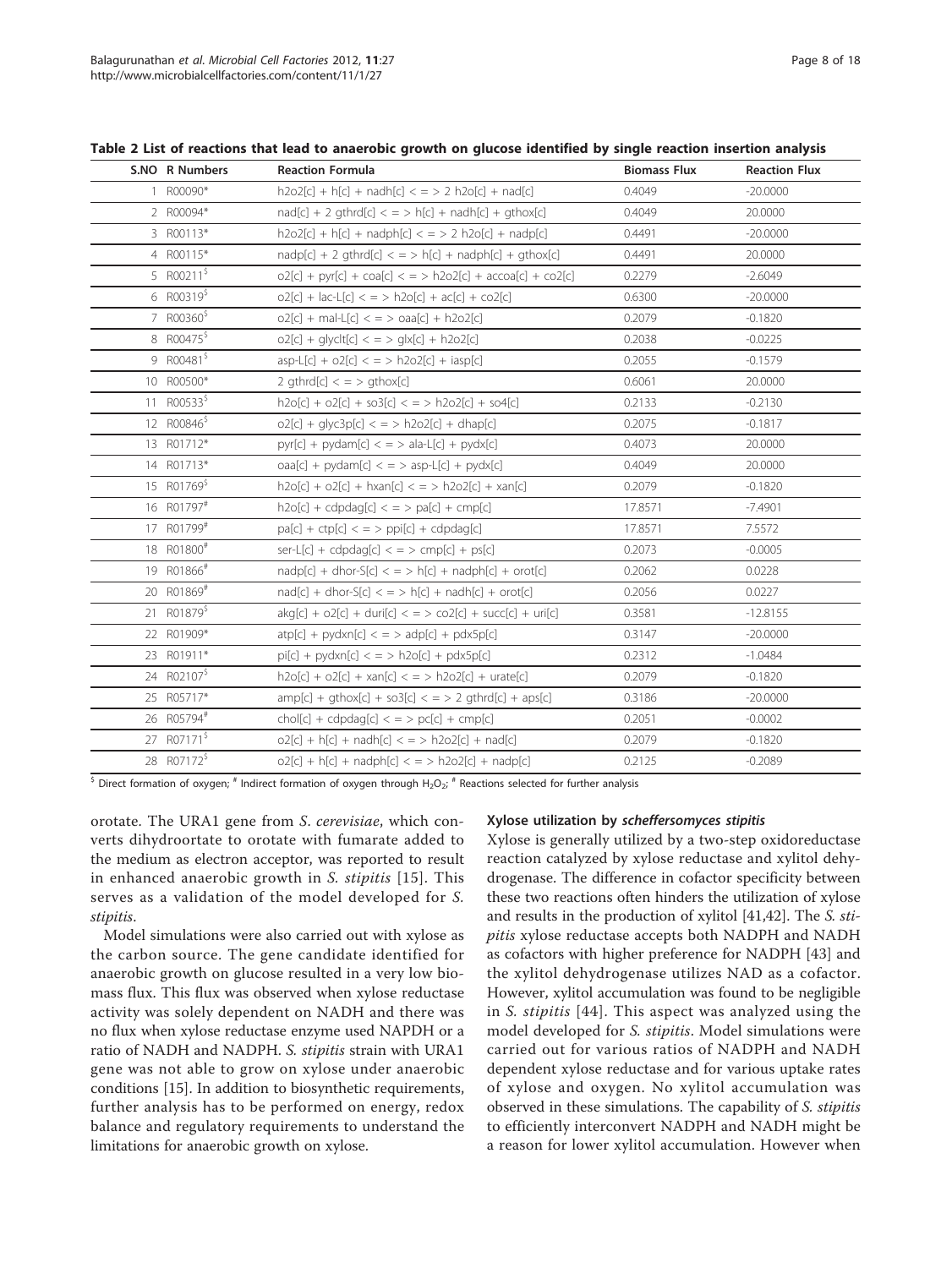the xylose reductase activity was more dependent on NADPH and under lower oxygen uptake rates, it was observed that the xylose uptake rates were limited by oxygen uptake rate (Figure 5). The dependence of xylose uptake rate on oxygen transfer rates has been observed in S. stipitis [\[44](#page-16-0)] and the substrate consumption rates were improved by having higher initial cell concentration [[45\]](#page-16-0).

Reaction insertion analysis used for the identification of metabolic requirements for anaerobic growth was used to identify reactions that enable enhanced uptake of xylose under this condition. Several reactions were able to enhance xylose uptake rate and biomass flux [Data not shown]. A majority of these reactions were able to enhance the uptake rate of xylose by the effective production of the cofactors NADPH and NAD. This was evident when the reversible transdehydrogenase reaction which inter converts NADPH and NAD to NADH and NADP was introduced. This indicates that the metabolic network of S. stipitis lacks a sufficient NADPH forming transdehydrogenase reaction.

The production of ethanol from xylose by S. stipitis was analyzed using the model. The existence of an optimal oxygen uptake rate for maximum ethanol yield was

observed in the model simulations as reported in literature [\[14\]](#page-15-0). A plot of ethanol production rates at various oxygen uptake rates for various ratios of NADPH and NADH dependent xylose reductase activity is shown in Figure [6.](#page-9-0) It is evident that as the dependency of xylose reductase on NADPH increases, the dependence of optimal ethanol production on oxygen uptake rate also increases.

## Flux variability analysis of the genome scale metabolic model

Flux variability analysis (FVA) was carried out for growth on glucose and xylose using the COBRA toolbox. Reactions known to result in loops within the major metabolic pathways were manually removed from the model before performing the flux variability analysis. The normal FVA calculates the minimum and maximum fluxes across various reactions in major metabolic pathways when maximizing the objective function (Biomass Flux). A variant of FVA called the sub-optimal FVA has been found to be more informative [[46\]](#page-16-0), wherein instead of fixing the objective value to an optimal value from the initial FBA, objective lower limit was

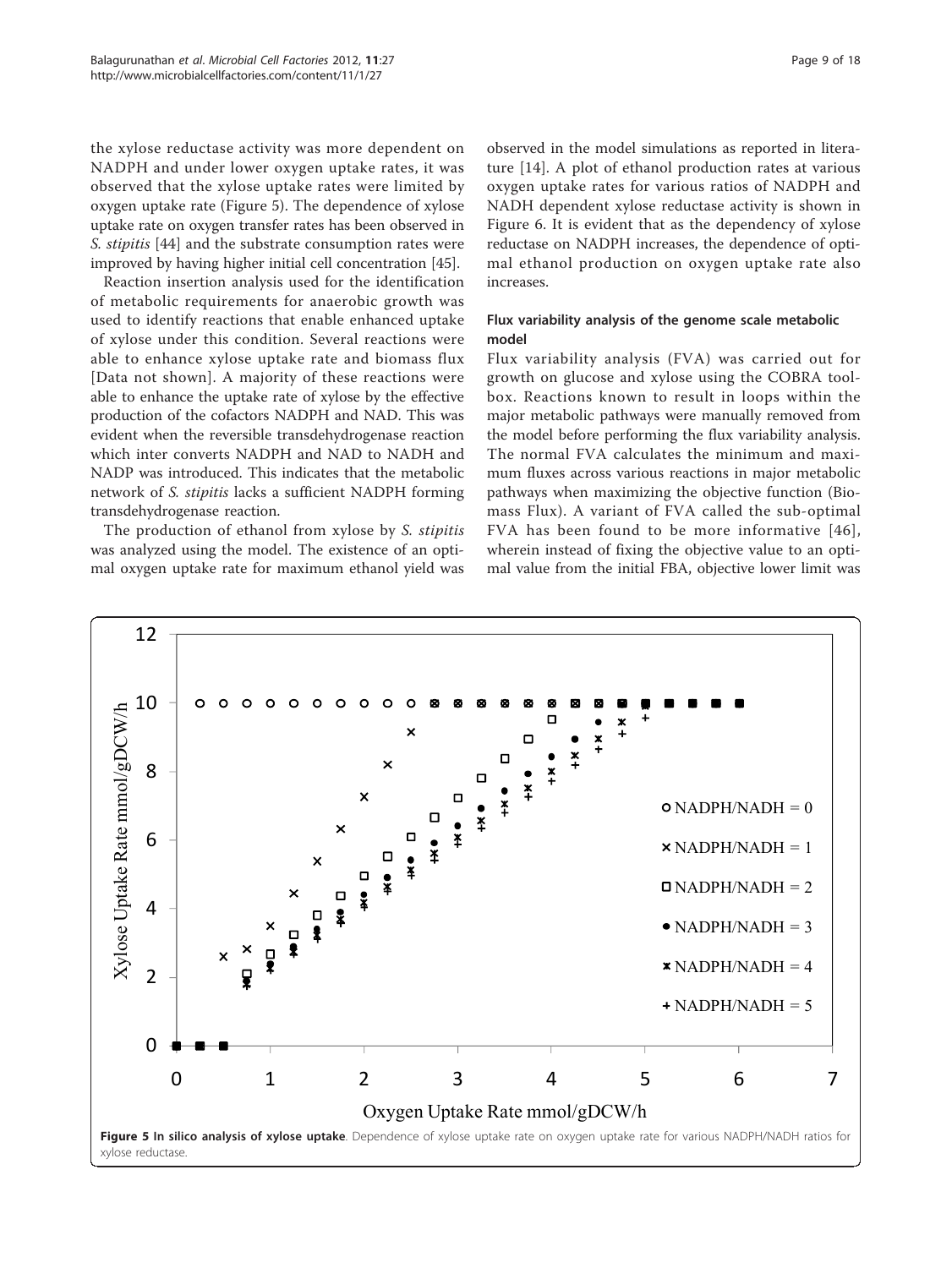<span id="page-9-0"></span>

chosen at 95% of the initial objective value. The normalized flux ranges (normalized with respect to substrate uptake rate) for the major reactions obtained using the suboptimal FVA is shown in supplementary Figures S1- S4 (Additional File [5\)](#page-15-0). Experimental values for the metabolic flux distribution in S. stipitis are scarce. The only report on the metabolic flux profiling of S. stipitis compared the central carbon metabolism of this yeast with that of S. cerevisiae [[47](#page-16-0)]. This data cannot be directly compared with the model simulations as the substrate uptake rates and oxygen transfer rates were not reported.

Analysis of the suboptimal flux variability values for major metabolic pathways in S. stipitis metabolic network grown in glucose minimal media revealed a few key reactions which could carry zero flux. One such reaction is phosphoglucose isomerase reaction catalyzed by the pgi1 gene (PICST\_84923). Phosphoglucose isomerase pgi1-deletion mutants of S. cerevisiae cannot grow on glucose as the sole carbon source. The inability of S. cerevisiae to efficiently recycle the NADPH generated by the oxidative pentose phosphate pathway has been cited as the major reason for this growth defect [[48,49\]](#page-16-0). However, in S. stipitis in silico growth rates were not significantly reduced. In silico metabolic flux analysis was performed for the pgi1-mutant S. stipitis to obtain insights on various pathways employed by S. stipitis to recycle NADPH generated from oxidative pentose phosphate pathway. Several pathways that could recycle cytosolic NADPH were identified in the S. stipitis network. The most promising pathways are listed below

1. NAD-dependent glutamate dehydrogenase and NADP-dependent glutamate dehydrogenase which causes a substrate shuffling between 2-oxoglutarate and glutamate which restores NADP from NADPH through the coupled conversion of NAD to NADH. 2. NADPH dehydrogenase which couples the oxidation of cytoplasmic NADPH to mitochondrial respiratory chain.

3. NAD-dependent alcohol dehydrogenase and NADP-dependent alcohol dehydrogenase which causes a substrate shuffling between ethanol and acetaldehyde which restores NADP from NADPH through the coupled conversion of NAD to NADH.

Comparison of the literature on the phosphoglucose isomerase mutant (pgi1-mutant) S. cerevisiae, Escherichia coli and Kluyveromyces lactis has indicated that the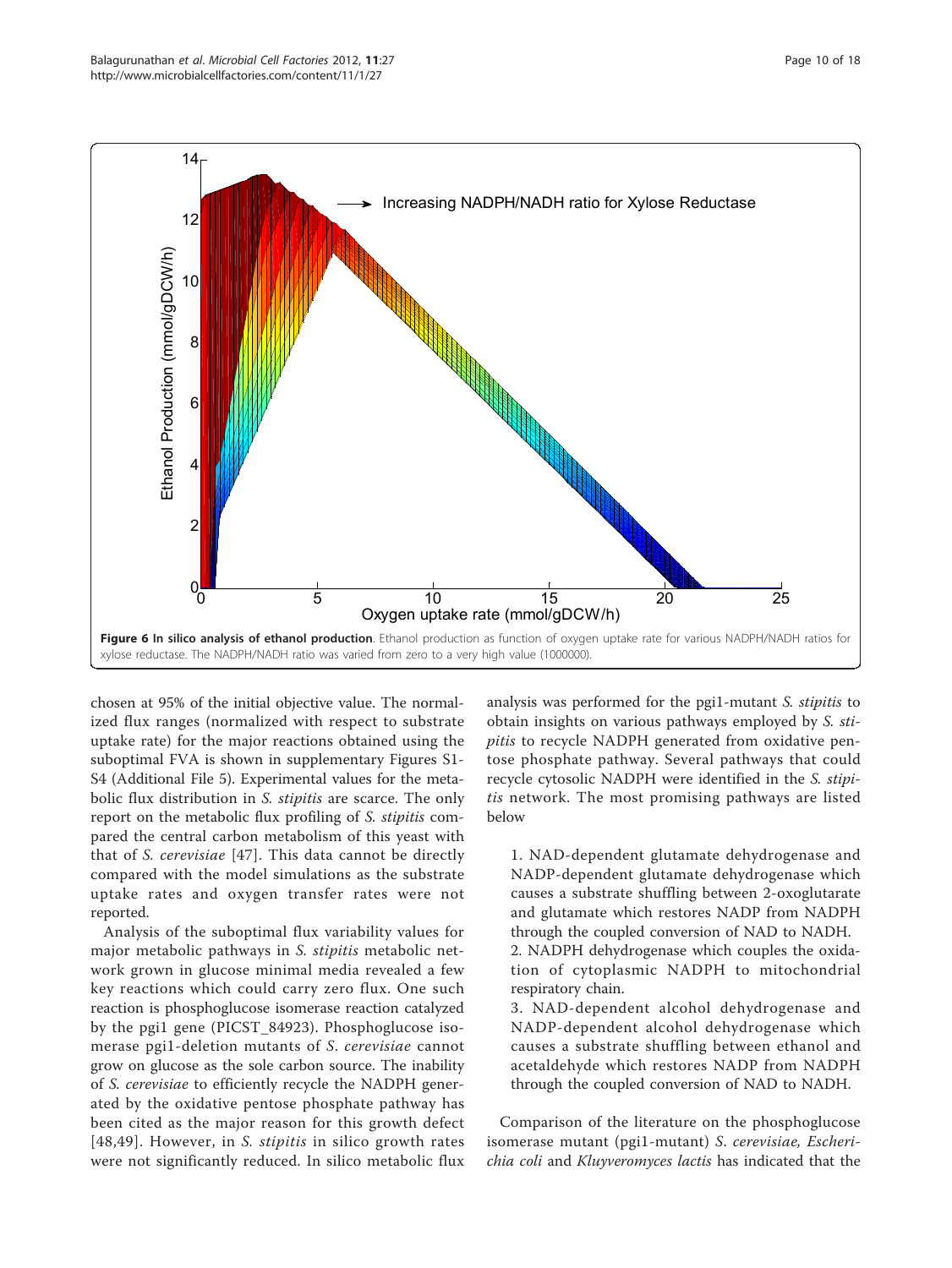above mentioned pathways are either present in these organisms or when introduced has enhanced the growth of these organisms. K. lactis is reported to possess the mitochondrial NADPH dehydrogenase and a transdehydrogenase cycle involving the alcohol dehydrogenase [[50,51\]](#page-16-0). In *E. coli* and *S. cerevisiae* the introduction of a soluble transdehydrogenase gene was found to enhance the growth of pgi1-mutants on glucose [[47](#page-16-0),[52\]](#page-16-0). Further, in S. cerevisiae, over expression of the NAD-dependent glutamate dehydrogenase restored growth in these mutants [\[49](#page-16-0)]. From the Biolog phenotype data presented earlier in this paper it can be observed that *S. stipitis* can grow on glutamate as the sole carbon source. The first step in glutamate utilization is NAD-dependent glutamate dehydrogenase and thus this pathway might be responsible for the growth of pgi1-mutant S. stipitis. However, all these pathways and the pgi1-mutant strains have to be evaluated experimentally to confirm their roles. Nevertheless, the analysis highlights the usefulness of the metabolic model developed in the designing microbial strains with desired properties.

Even though S. stipitis metabolic network possesses numerous ways for NADPH consumption, the generation of NADPH and NAD to efficiently utilize xylose under lower oxygen uptake rates was limited. One particular pathway was observed to be induced under oxygen limited conditions when the cells are grown on xylose and this pathway was considered to be effective in tackling the cofactor imbalance caused by the first two steps in xylose utilization [[25,53](#page-16-0)]. This pathway involved the four enzymes; NAD-dependent glutamate dehydrogenase (GDH2) which converts 2-oxoglutarate to L-glutamate consuming NADH, glutamate decarboxylase (GAD2) which decarboxylates L-glutamate to 4-aminobutyrate, 4-aminobutyrate aminotransferase (UGA1.1 or UGA1.2) which transaminates 4-aminobutyrate to Succinate semialdehyde and Succinate semialdehyde dehydrogenase (UGA2 or UGA2.2) which oxidizes Succinate semialdehyde to Succinate using NADP (Figure [7](#page-11-0)). The net result is the conversion of NADH to NADPH. However, the suboptimal flux variability analysis shows that flux through this pathway is limited (maximum of about 35% of substrate uptake rate) and the maximum flux achievable is very low under oxygen limited conditions (about 1-2% of substrate uptake rate) when biomass is maximized. This flux may not be sufficient to generate enough NADPH to increase the substrate uptake rates.

### Mechanism of mitochondrial respiration and oxidative phosphorylation

The role of the model in enhancing the understanding of cellular phenotypes and identifying requirements for metabolism were explained in the previous sections. In addition, the model can also be used to probe mechanisms in metabolism of a microorganism. In this section, the mechanisms involved in mitochondrial respiration and oxidative phosphorylation are analyzed using the model developed.

S. stipitis is known to possess a branched respiratory chain which composes of the basic respiratory chain complexes I-IV, an alternative oxidase and alternative NADH dehydrogenases [[54\]](#page-16-0). The effect of inhibition of various complexes in the respiratory chain on the growth of S. stipitis has been investigated [[55\]](#page-16-0). Experiments have been carried out to study the role of cytochrome-C oxidase and alternative oxidase on respiration and growth of S. stipitis [[56-58\]](#page-16-0). However, a consistent mechanism that explains the mechanism of mitochondrial respiration and oxidative phosphorylation was not immediately evident from these experimental data. To further investigate the mechanism of oxidative phosphorylation in S. stipitis, simulations were carried out using the model developed. Simulations were able to predict increase in the ethanol yield observed in a cytochrome-C mutant [\[57](#page-16-0)]. However, a simple knockout of individual components of the respiratory chain was not sufficient to explain all the experimental observations reported. The comparison of qualitative model simulations with the experimental data obtained for growth on glucose and xylose is shown in Table [3.](#page-11-0) The structure of model suggests that all components in the respiratory system are always available and organized into a pathway as needed (when optimized for a particular objective). However this may be not true in the real situation.

#### **Discussion**

One of the well established ways by which microorganisms attain different phenotypic characteristics is by gene regulation. However, in the case of mitochondrial respiration, channeling the electron flow by the formation of super-complexes has been reported as a common mechanism [[59-62\]](#page-16-0). Analysis of the inhibition data on glucose and xylose suggest that either the alternative oxidase or the alternate NADH dehydrogenase may be repressed when grown on glucose. However, studies on cytochrome-C mutants suggest that alternative oxidase may be expressed constitutively [[56,57](#page-16-0)]. Various hypothetical complexes were analyzed through model simulations and were then combined with regulation of gene expression (alternative NADH dehydrogenase) to result in a mechanism which explains all the experimental observations qualitatively. Based on the analysis, the complex formation between alternate oxidase and either Complex III or Complex IV is critical to explain the experimental observations. The proposed mechanism was also able to predict the observed increase in the growth yield in the presence of SHAM (an alternative oxidase inhibitor) during the growth of S. stipitis on xylose [[56](#page-16-0)]. This again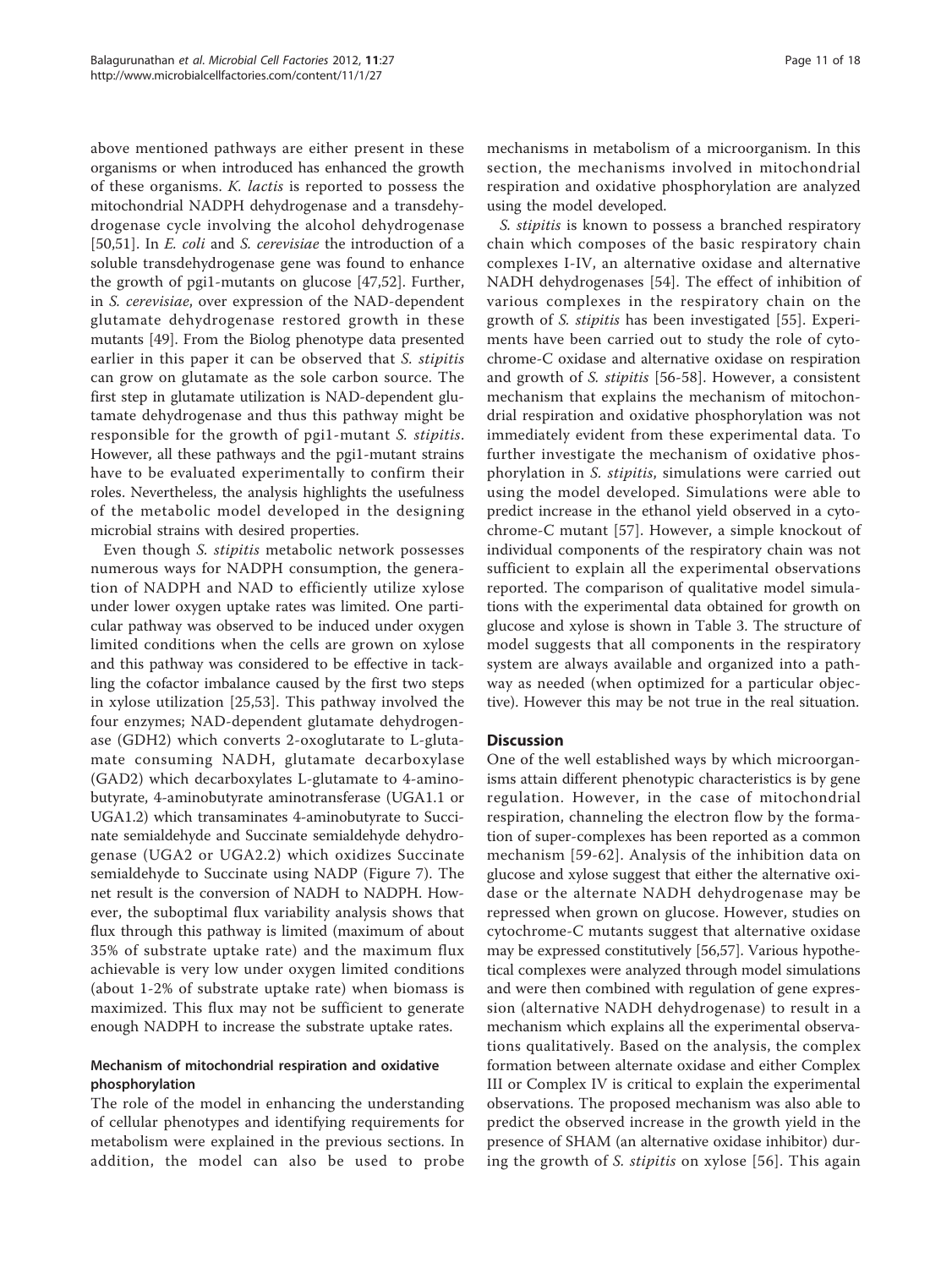<span id="page-11-0"></span>

highlights the utility of model in enhancing our understanding of metabolism of an organism.

An iterative procedure has been designed and used to develop the genome scale metabolic model of S. stipitis.

The procedure begins with the reconstruction of genome scale metabolic network which is then converted to a fully functional in silico model by incorporating the experimentally determined macromolecular composition,

Table 3 Effect of inhibition of various mitochondrial respiratory complexes on the growth of Scheffersomyces stipitis in glucose and xylose. (–) Complete Inhibition; (-) Partial Inhibition; (0) Negligible; (++) Enhanced; NA - Information not available

| ,,,,,,,,,                             |                         |                                              |                                                                                                 |                                   |                           |
|---------------------------------------|-------------------------|----------------------------------------------|-------------------------------------------------------------------------------------------------|-----------------------------------|---------------------------|
| Complex/Inhibitor                     | <b>Effect on Growth</b> |                                              | Effect on Growth Complex formation AOX and Complex<br>III or IV (Predicted from model analysis) | References                        |                           |
|                                       | Glucose<br>(in Vivo/    | Xylose<br>(in Vivo/<br>In Silico) In Silico) | Glucose<br>(in Vivo/<br>In Silico)                                                              | Xylose<br>(in Vivo/<br>In Silico) |                           |
| Complex I<br>(Rotenone)               | $(-/0)$                 | $(-/0)$                                      | $(-/-)$                                                                                         | $(-/-)$                           | Shi et al., 2002          |
| Complex III<br>(Antimycin A)          | $(NA/-)$                | $(-/-)$                                      | $(NA/-)$                                                                                        | $(-/-)$                           | Lighthelm et<br>al., 1988 |
| AOX (SHAM)                            | (0/0)                   | $(++/0)$                                     | (0/0)                                                                                           | $(++/++)$                         | Jeppsson et al., 1995     |
| Complex IV<br>(Cyanide)               | $(-/-)$                 | $(-/-)$                                      | $(-/-)$                                                                                         | $(-/-)$                           | Jeppsson et al., 1995     |
| Complex IV and<br>AOX (Sodium Azide)  | $(NA/-)$                | $-/-$ )                                      | $(NA/-)$                                                                                        | $-/-$ )                           | Lighthelm et al., 1988    |
| Complex IV(Cyanide) and AOX (SHAM)    | $(-/-)$                 | $(-/-)$                                      | $(-/-)$                                                                                         | $(-/-)$                           | Jeppsson et al., 1995     |
| <b>Mutant/Inhibition combination</b>  |                         |                                              |                                                                                                 |                                   |                           |
| Complex I (Rotenone) + del AOX        | $(-/0)$                 | $(-/0)$                                      | $(-/-)$                                                                                         | $(-/-)$                           | Shi et al., 2002          |
| Complex I (Rotenone) + del Complex IV | $(-/-)$                 | $(-/-)$                                      | $(-/-)$                                                                                         | $(-/-)$                           | Shi et al., 2002          |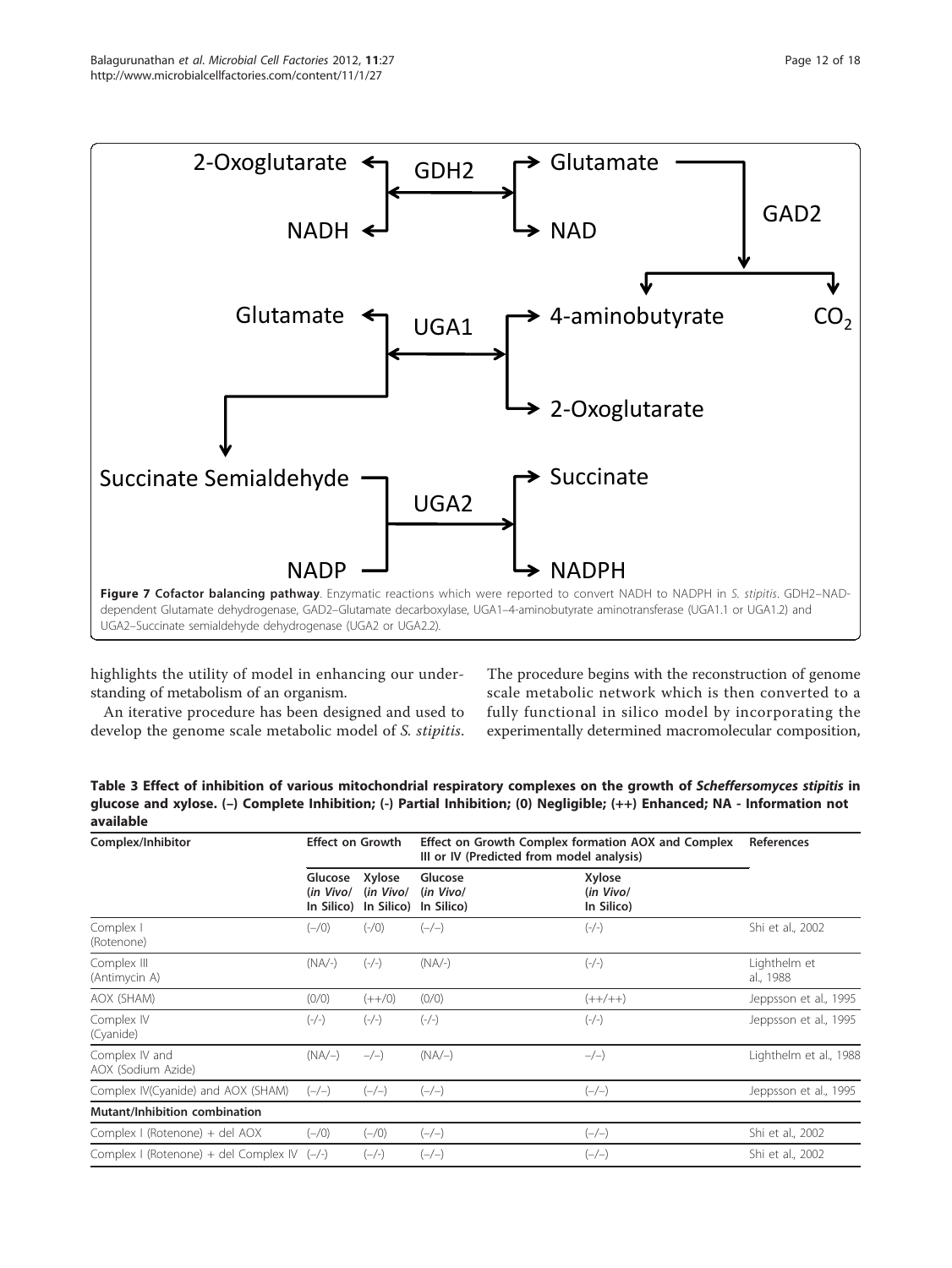maintenance coefficients and minimal medium requirements. Even though assumption of macromolecular composition based on other related microorganisms or compiling fragmented data from different sources is a common practice [[46](#page-16-0),[63](#page-16-0)-[65](#page-17-0)], it may lead to improper predictions of essential genes and metabolic flux distribution. Determination of macromolecular composition is critical as it defines the minimal number of metabolites that has to be produced for growth and the relative contribution of these metabolites to growth. Further, it helps in refinement of the genome annotation as some pathways producing these metabolites might not be annotated properly. In the case of S. stipitis, higher content of chitin is observed as compared to other yeasts like S. cerevisiae (chitin is not a part of the biomass equation used for S. cerevisiae genome scale model [[33](#page-16-0)]). Similarly, phosphatidyl-inositol was found in S. stipitis biomass but a pathway enzyme which converts myo-inositol to inositol was not annotated in S. stipitis genome. A homolog was identified for this enzyme (PICST\_63214) and was incorporated into the model. The in silico model was validated for consistency against newly generated highthroughput substrate phenotyping data. The model was subjected to iterative refinements based on identified inconsistencies, leading to additional reactions incorporated into the network and other modifications to the model content. The net result is a biochemically and genetically detailed in silico model that consists of 1371 reactions that are catalyzed by 814 genes. To our knowledge this is the first genome scale metabolic model developed for S. stipitis and it qualitatively predicts the phenotypic behaviors for substrate utilization with 74% agreement (252 out of 339 cases).

The model developed has also generated several experimentally verifiable hypotheses that could provide insight into the metabolism of S. stipitis. Generation of new annotation for metabolic genes based on networkbased gap analysis and high-throughput phenotyping is one such example. Another example is the insight obtained on the mechanism involved in mitochondrial respiratory chain of S. stipitis. The results of the inhibition experiments carried out for the various complexes in the mitochondrial respiration chain where explained based on a hypothetical complex formation using in silico metabolic flux analysis. The hypothetical complex formation has to be verified by designing appropriate experiments. Further, the formation of mitochondrial super complexes has already been reported in several yeasts like S. cerevisiae and Yarrowia lipolytica [[61,62](#page-16-0)].

The predictive capability of the genome scale metabolic network was demonstrated by identifying the biosynthetic requirements for anaerobic growth of S. stipitis. The gene insertion analysis performed on the metabolic model was able to identify the particular conversion essential for anaerobic growth on glucose and this was validated by comparing with literature. However, the identified reaction did not enable in silico growth on xylose and this was also observed in experiments [[15\]](#page-15-0). As mentioned in the results sections anaerobic growth is a complex phenotype with biosynthesis complemented by energy, redox balance and regulatory requirements. However, the ability to grow on glucose under anaerobic condition suggests that anaerobic growth on xylose can also be achieved if the other requirements are analyzed systematically. In silico analysis revealed that unconstrained supply of ATP could support anaerobic growth on xylose. Many pathways are known to generate ATP. For example, the bacterial acetate production pathway is commonly employed to improve ATP production [\[66](#page-17-0)]. Since acetate has been reported to inhibit xylose fermentation in S. stipitis [\[67](#page-17-0)], other pathways for ATP generation needs to be investigated. Further redox balance requirements and regulatory requirements should also be considered when developing strategies to promote anaerobic growth.

Xylose uptake analysis carried out using the model indicated that *S. stipitis* metabolic network may not possess sufficient NADPH and/or NAD generation capability under lower oxygen uptake rates. Even though S. stipitis is considered to be an efficient xylose utilizing yeast, the metabolic model developed emphasizes the need for further characterization of this yeast to understand and improve its fermentation performance. High throughput techniques routinely used in the characterization of industrial yeasts like *S. cerevisiae* should also be developed for S. stipitis. Furthermore, analysis of pgi1-mutant shows that S. stipitis metabolic network possess many pathways to consume NADPH and recycle NADP. When grown on glucose the xylose utilization pathway itself can be considered as one such pathway. Thus by performing a detailed analysis on the various NADP recycling pathways and carefully designing suitable mutants the *S. stipitis* metabolic network can be optimized for simultaneous consumption of glucose and xylose. This trait has been a subject of active investigation and is of industrial significance [\[68](#page-17-0)].

#### Conclusion

In this study, we have reconstructed a genome scale metabolic model for *S. stipitis* by combining information from genome sequence annotation, pathway databases, literature and experimental data. The model was refined using high-throughput phenotyping data. The model predictions were in good agreement with experimental observations, thus allowing us to systematically investigate the physiological characteristics and metabolic capability of this yeast. In silico model analysis shows that S. stipitis possesses several pathways to recycle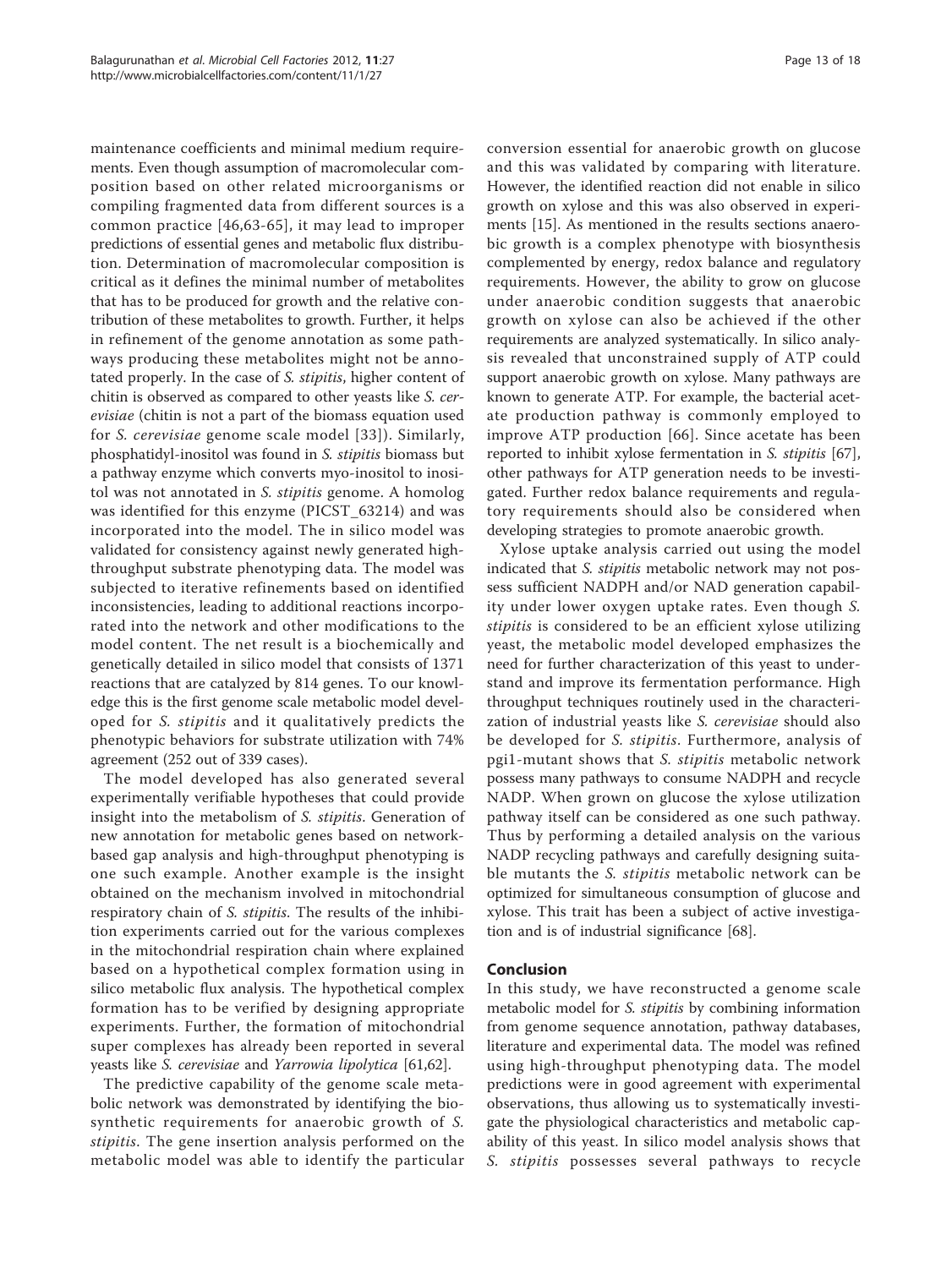nucleotide cofactors and thus efficient xylose utilization. However, the flux through of these pathways needs experimental investigation. Analysis of mitochondrial respiration and identification of mitochondrial supercomplexes demonstrate the novel applications of the model developed. Incorporation of thermodynamic constraints, enzyme kinetics information and high-throughput omics data can further improve the predictability of these models

#### Materials and methods

#### Metabolic network reconstruction

Figure [1](#page-2-0) outlines the overall procedure for reconstruction and validation of the genome scale metabolic model for S. stipitis. The entire procedure is based on the recently published protocol for generation of genome scale metabolic models [[32](#page-16-0)]. The reconstruction process was initiated based on annotated genome of Scheffersomyces stipitis [[25\]](#page-16-0) and ORF (open reading frame) information available on the National Centre for Biological Information<http://www.ncbi.nlm.nih.gov/>. The biochemical reactions corresponding to the ORFs were mainly compiled from KEGG Database [[40,](#page-16-0)[69,70](#page-17-0)] and MetaCyc Database [[71](#page-17-0)], resulting in a draft reconstruction comprising of enzymes and metabolic reactions.

The next step is the refinement of the draft. For each reaction, gene-protein-reaction association, localization, cofactor specificity, and directionality were identified and assigned. The gene-protein-reaction associations include definitions for isoenzymes and enzyme complexes. The metabolic reactions in the model were organized into three compartments (Cytoplasm, Mitochondria and Extracellular) based on the localization of associated enzymes, which was obtained using the protein localization predictors [[72,73](#page-17-0)] (Lu et al., 2004; Claros and Vincens, 1996). The cofactor and substrate specificity and reaction directionality information were compiled from available literature information, completed genome scale reconstructions [[33,63,](#page-16-0)[74-76](#page-17-0)] and BRENDA database [[77,78](#page-17-0)]. The reactions were then organized into pathways/subsystems. For each metabolite, the charge, formula and identification information were compiled from KEGG database and BIGG database. In the next step, some spontaneous and non-gene associated reactions whose existence was supported by physiological or experimental data from the literature and databases were included. In addition to these reactions, exchange reactions and intracellular and extracellular transport reactions were added. The genes associated with the transport reactions were identified using the transport protein predictor [[79](#page-17-0)]. The final step is the incorporation of biomass equation and, growth and non-growth associated maintenance coefficient.

The final reconstruction was then loaded into Matlab and the in silico model obtained was evaluated for its capability to produce biomass precursors and known byproducts from minimal media and gaps in the metabolic network were identified. The gaps were then filled based on pathway databases and published reconstructions. The dead-end reactions in the network were identified and appropriate exchange reactions were added when applicable. The model was then refined and validated iteratively using Biolog phenotyping data. The final model was used for the simulation studies.

#### Biomass macromolecular composition estimation Media and cultivation conditions

Scheffersomyces stipitis CBS 6054 (CBS6054 = ATCC 58785 = NRRL Y-11545 = IFO 10063) was purchased from American Type Culture Collection. It was routinely cultured in yeast extract, peptone, dextrose (YPD) medium and samples were collected at the exponential growth phase for the estimation of biomass macromolecular composition. Experimental data for biomass composition estimation were collected in duplicates and average values obtained are reported. For growth rate and substrate uptake rate measurements, experiments were carried out in minimal media containing 0.17% yeast nitrogen base without amino acids, 0.5% ammonium sulphate and 2% glucose. Experiments were carried out in 1 liter Erlenmeyer flasks at 30°C and 200 rpm. The  $OD_{600}$  was measured periodically for several hours to calculate the growth rates and the supernatant was collected and analyzed using HPLC for calculating the substrate uptake rates. The macromolecular composition of S. stipitis biomass was estimated by measuring carbohydrate, protein, lipid and nucleic acid content and the components making up these macromolecules.

#### Biomass carbohydrate content

The cell wall polysaccharides (Glucan, Mannan and Chitin) and intracellular carbohydrates (Glycogen and Trehalose) together contribute to the total carbohydrate content. Cell wall isolation and quantification of polysaccharides in the cell wall was carried out as described by Francois, 2007 [[80](#page-17-0)]. Cells were harvested and then lyzed using glass beads in a homogenizer. The cell wall was separated by high speed centrifugation and dried. The supernatant was used for nucleic acid analysis. The dried cell wall was hydrolyzed with 72% sulphuric acid and the sugars liberated were analyzed using HPLC. Glucan and Mannan content was estimated from these liberated sugars. Laminarin and Mannan were used for calibration and galactose was used as the internal standard. For the analysis of chitin content, the cell wall was heated with 6% KOH to liberate chitin. The chitin was treated with chitinase to liberate glucosamine which was detected using Reissig's reagent. Glycogen content was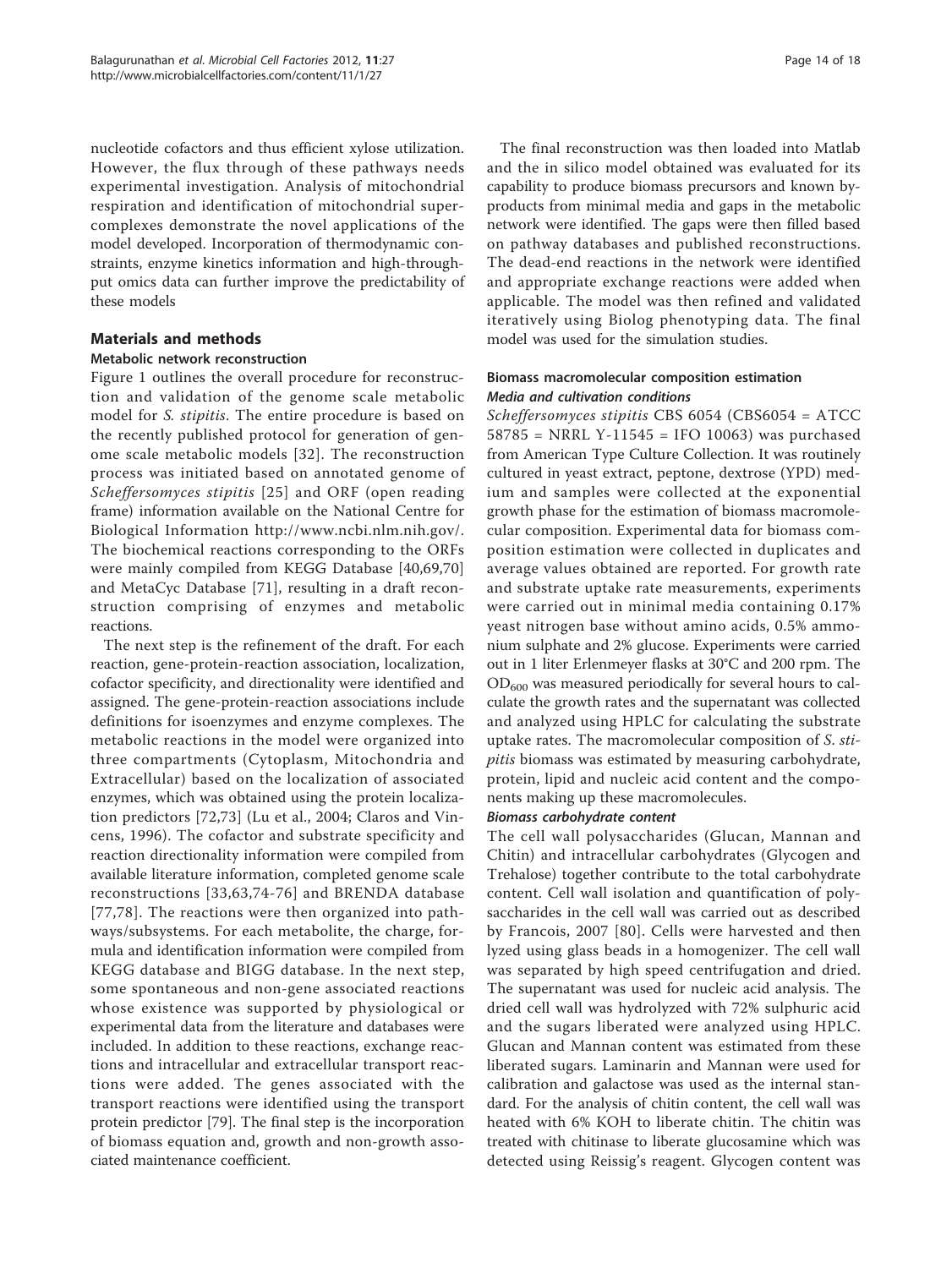determined as explained by Smolders et al., 1994 [[81](#page-17-0)]. Approximately 20 mg of lyophilised cells was resuspended in 10 ml of 0.6 M HCl and boiled on a heating block at 100°C for 1 h. Glucose liberated from glycogen hydrolysis was quantified using HPLC. For the measurement of trehalose content, cells were washed twice with cold water and resuspended in 3 ml of water for 15 min at 100°C. Sample was incubated overnight with trehalase in 60 ul of acetate buffer. Glucose liberated from trehalose hydrolysis was quantified using HPLC.

#### HPLC analysis of sugars

The sugars glucose and mannose was measured by HPLC using the Biorad Aminex HPX-87H column. 5 mM Sulphuric acid was used as mobile phase and sugars were detected using RID detector operating at 50°C.

#### Biomass protein and amino acid content

Total protein content of S. stipitis biomass is determined using nitric acid method [\[82\]](#page-17-0). The harvested cells were washed in TE buffer and centrifuged. The cells were then solubilized in 70% nitric acid and incubated at 22°C for 24 h. The absorbance was measured at 358 nm to obtain the protein content. Calibration curves for protein estimation were obtained using BSA. The amino acid content of *S. stipitis* biomass was measured using standard protocols as explained in AOAC Official Method 994.12 and AOAC Official Method 985.28 [[83](#page-17-0)].

#### Biomass nucleic acid content

The DNA and RNA content was determined using Orcinol reagent (0.1% Orcinol, 0.1% FeCl<sub>3</sub>.6H<sub>2</sub>O in concentrated HCl) [[84\]](#page-17-0). Freeze-dried cell lysate was resuspended and diluted in autoclaved MilliQ water for DNA and RNA analysis. Equal volumes of diluted sample and freshly prepared Orcinol reagent were mixed and incubated at 100°C for either 2 min (for DNA estimation) or 15 min (Total nucleic acid estimation). The mixtures were immediately cooled on ice. The mixture incubated for 2 min was further incubated at 37°C for 2 h after cooling on ice. The absorbance was measured at 600 nm to obtain the DNA and total nucleic acid content. The values obtained from DNA measurements were subtracted from the total nucleic acid values to obtain the RNA content of the cell lysate. Calibration curves were obtained using standard DNA and RNA.

#### Biomass lipid content

The total lipid content was determined as explained by Matyash et al., 2008 [\[85\]](#page-17-0). Harvested cells were washed twice with 10 ml of 0.1% ammonium acetate solution and resuspended in 6 ml of ammonium acetate solution. Optical density was measured and 5 ml of cell suspension was added to 7.5 ml of methanol and vortexed vigorously. 25 ml of methyl-tert-butyl ether was added and the mixture was shaken at 250 rpm for 1 h. Cell debris was removed by filtration and 6.25 ml of water was added to the mixture. The organic phase was extracted twice with the solvent mixture and dried in a preweighed round bottom flask. Lipid content was then calculated based on the weight of the lipids extracted. The individual lipid classes were measured using TLC. Polar lipids were separated on a silica gel TLC plate with chloroform/methanol/water (65:25:4) as an eluent as described by Skipski et al., 1962 [[86\]](#page-17-0). Neutral lipids were separated on a silica gel TLC plate with hexane/ Diethyl ether/formic acid (45:5:1) as an eluent as described by Low et al., 2009 [[87\]](#page-17-0). The separated lipids were quantified by densitometry using standard lipids. The fatty acid composition of *S. stipitis* was obtained using standard protocols as explained in AOAC Official Method 996.06 [\[83\]](#page-17-0).

The composition of the various biomass macromolecules estimated were converted to a biomass synthesis equation to be incorporated into to model developed. The growth and substrates uptake data estimated in the present study, along with reported data from continuous cultivation experiments [\[88](#page-17-0)] were used to calculated the growth and non-growth associated maintenance coefficients (Refer to Additional File [1](#page-15-0) for details).

#### In silico computations

The metabolic network was loaded into Matlab using functions available in the COBRA toolbox [[89,90](#page-17-0)]. The metabolic capabilities of S. stipitis network were calculated by using flux balance analysis and linear optimization. For growth simulations, biomass synthesis was selected as the objective to be maximized and the optimization was solved using the COBRA Toolbox. The external metabolites were allowed to freely cross the system boundary by having unconstrained exchange reaction. Units of all flux values are in mmol/gDCW/h. For the simulation of aerobic growth on minimal media, the following external metabolites were allowed to freely enter and leave the network:  $NH_4$ ,  $O_2$ ,  $H_+$ ,  $SO_4$ ,  $PO_4$ ,  $CO_2$  and H2O (exchange fluxs -1000-1000 mmol/gDCW/h). All other external metabolites, except the substrates tested were only allowed to leave the system (exchange fluxes 0- 1000 mmol/gDCW/h). Growth on different substrates was simulated by allowing the corresponding external metabolite to enter the system with the definite exchange rate (10 mmol/gDCW/h). For the simulation of anaerobic growth, oxygen uptake was reduced to zero and unconstrained uptake of sterols and unsaturated fatty acids was allowed.

## Phenotype microarray analysis of scheffersomyces stipitis

Biolog's Phenotype MicroArray™ technology [\[34\]](#page-16-0) was used for the phenotypic analysis of Scheffersomyces stipitis. It permits assays of 190 carbon (PM1- and PM2A- microplates), 95 nitrogen (PM3BMicroplate), 59 phosphorus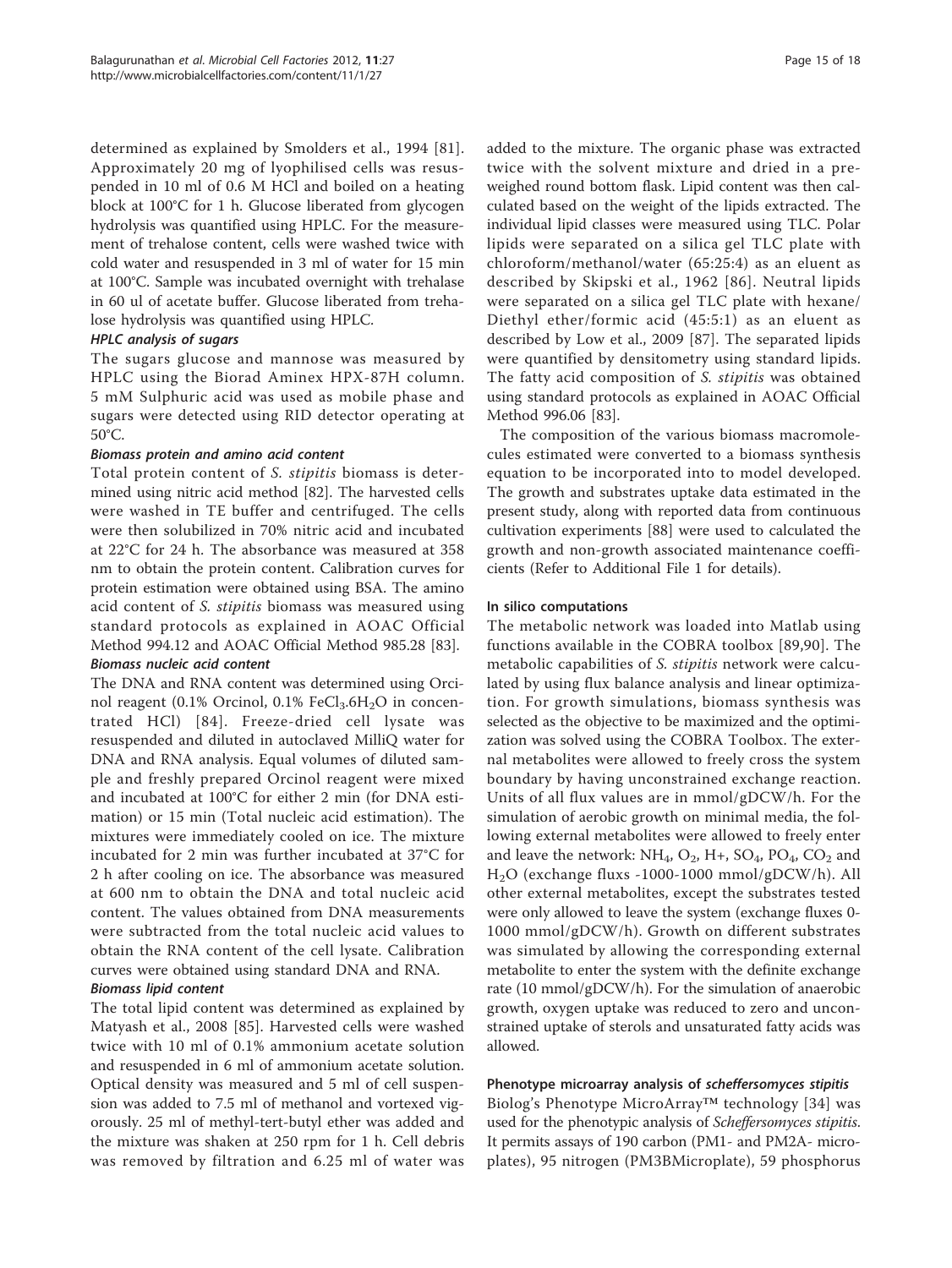<span id="page-15-0"></span>and 35 sulphur-source (PM4A-Microplate) utilizations at once. A defined medium containing 100 mM glucose, 5.0 mM NH4Cl, 2.0 mM NaH2PO4, 0.25 mM Na2SO4, 100 mM NaCl, 30 mM triethanolamine HCl (pH 7.1), 0.05 mM MgCl2, 1.0 mM KCl, 1.0 mM FeCl3, and 0.01% tetrazolium violet was used for the PM tests. The PM plates contained various carbon-, nitrogen-, phosphorus-, or sulphur-sources which are omitted from the defined medium. The microplates were incubated at 30°C and the dye reduction data were collected in 15-min intervals for 48 h. In addition to time profile dye reduction data, the absorbance was measured at 590 nm and 750 nm after 24 h and 48 h incubations. The colorimetric assay was considered positive when the absorbance corresponding to reduced dye was 1.2 times higher than the negative control. Similar threshold was applied for the absorbance at 750 nm. The threshold was set at 1.3 for sulphur source data as the negative control was observed to have a higher background. The confidence with which growth can be predicted based on these measurements was determined based on the number of positive reactions out of 4 absorbance measurements. High confidence growth (+) if all measurements were above threshold and high confidence no-growth (-) if below. The remaining cases were classified as low-confidence data.

## Additional material

[Additional file 1: E](http://www.biomedcentral.com/content/supplementary/1475-2859-11-27-S1.PDF)stimation of growth and non-growth associated maintenance requirements.

[Additional file 2: D](http://www.biomedcentral.com/content/supplementary/1475-2859-11-27-S2.XLS)etails of the reactions and metabolites in the genome scale metabolic model of Scheffersomyces stipitis.

[Additional file 3: L](http://www.biomedcentral.com/content/supplementary/1475-2859-11-27-S3.PDF)ist of essential reactions in the genome scale model.

[Additional file 4: C](http://www.biomedcentral.com/content/supplementary/1475-2859-11-27-S4.XLSX)omparison of model predictions and Biolog substrate utilization data. The details of substrates tested, abbreviations used for these substrates in the model, additional experimental evidence and model refinements are described in this file.

[Additional file 5: S](http://www.biomedcentral.com/content/supplementary/1475-2859-11-27-S5.PDF)ub-Optimal Flux variability analysis of Scheffersomyces stipitis metabolic model (Figures S1-S4).

#### Acknowledgements

We thank Dr. Dong-Yup Lee (Department of Chemical and Biomolecular Engineering, National University of Singapore) for valuable discussions on the reconstruction procedure. We also thank Dr Zhao Hua (Industrial Biotechnology Group, ICES, A\*STAR) for suggestions on biomass composition estimation and Dr. Cletus P. Kurtzman (Microbial Genomics and Bioprocessing Research Unit, National Center for Agricultural Utilization Research, ARS, USDA) for sending *Pichia stipitis* strain to Biolog for phenotype microarray studies. We thank Dr. Michael Ziman (Biolog Inc.) for technical support during the design of phenotype microarray experiments. Financial support from ICES is gratefully acknowledged (project numbers ICES08-132002 and ICES/10-234A01).

#### Author details

<sup>1</sup>Institute of Chemical and Engineering Sciences, Agency for Science, Technology and Research, 1, Pesek Road, Jurong Island, Singapore 627833, Singapore. <sup>2</sup>Department of Chemical and Biomolecular Engineering, National University of Singapore, 10, Kent Ridge Crescent, Singapore 119260, Singapore.

#### Authors' contributions

BB and SJ designed the model development framework. BB executed the model development work. LT and BB designed the experiments and collected the data. BB and SJ involved in the analysis of results. RS supervised the study and assisted in implementation. BB drafted the manuscript. All the authors read and approved the final manuscript.

#### Competing interests

The authors declare that they have no competing interests.

Received: 21 December 2011 Accepted: 23 February 2012 Published: 23 February 2012

#### References

- 1. Kurtzman CP, Suzuki M: Phylogenetic analysis of the ascomycete yeasts that form coezyme Q-9 and the proposal of the new genera Babjeviella, Meyerozyma, Millerozyma, Priceomyces and Scheffersomyces. *Mycoscience* 2010, 51:2-14.
- 2. Suh SO, Marshall CJ, McHugh JV, Blackwell M: [Wood ingestion by passalid](http://www.ncbi.nlm.nih.gov/pubmed/14629392?dopt=Abstract) [beetles in the presence of xylose-fermenting gut yeasts.](http://www.ncbi.nlm.nih.gov/pubmed/14629392?dopt=Abstract) *Mol Ecol* 2003, 12:3137-3145.
- 3. Nardi JB, Bee CM, Miller LA, Nyugen NH, Suh SO: [Blackwell M](http://www.ncbi.nlm.nih.gov/pubmed/18089058?dopt=Abstract) [Communities of microbes that inhabit the changing hindgut landscape](http://www.ncbi.nlm.nih.gov/pubmed/18089058?dopt=Abstract) [of a subsocial beetle.](http://www.ncbi.nlm.nih.gov/pubmed/18089058?dopt=Abstract) *Arthropod Struct Dev* 2006, 35:57-68.
- 4. van Dijken JP, van den Bosch E, Hermans JJ, de Miranda LR, Scheffers WA: [Alcoholic fermentation by](http://www.ncbi.nlm.nih.gov/pubmed/3333301?dopt=Abstract) 'non-fermentative' yeasts. *Yeast* 1986, 2:123-127.
- du Preez JC, van Dreissel B, Prior BA: Ethanol tolerance of Pichia stipitis and Candida shehatae strains in fed-batch cultures at controlled low dissolved oxygen levels. *Appl Microbiol Biotechnol* 1989, 30:53-58.
- 6. Ferrari MD, Neirotti E, Albornoz C, Saucedo E: [Ethanol-production from](http://www.ncbi.nlm.nih.gov/pubmed/18601178?dopt=Abstract) [eucalyptus wood hemicellulose hydrolysate by](http://www.ncbi.nlm.nih.gov/pubmed/18601178?dopt=Abstract) Pichia stipitis. *Biotechnol Bioeng* 1992, 40:753-759.
- 7. Nigam JN: [Development of xylose-fermenting yeast](http://www.ncbi.nlm.nih.gov/pubmed/11168723?dopt=Abstract) Pichia stipitis for [ethanol production through adaptation on hardwood hemicellulose acid](http://www.ncbi.nlm.nih.gov/pubmed/11168723?dopt=Abstract) [prehydrolysate.](http://www.ncbi.nlm.nih.gov/pubmed/11168723?dopt=Abstract) *J Appl Microbiol* 2001, 90:208-215.
- 8. Nigam JN: [Ethanol production from hardwood spent sulphite liquor](http://www.ncbi.nlm.nih.gov/pubmed/11420654?dopt=Abstract) [using an adapted strain of](http://www.ncbi.nlm.nih.gov/pubmed/11420654?dopt=Abstract) Pichia stipitis. *J Ind Microbiol Biotechnol* 2001, 26:145-150.
- 9. Yang VW, Marks JA, Davies BP, Jeffries TW: [High-Efficiency transformation](http://www.ncbi.nlm.nih.gov/pubmed/7811063?dopt=Abstract) of Pichia stipitis [based on its URA3 gene and a homologous](http://www.ncbi.nlm.nih.gov/pubmed/7811063?dopt=Abstract) [autonomous replication sequence, ARS2.](http://www.ncbi.nlm.nih.gov/pubmed/7811063?dopt=Abstract) *Appl Environ Microbiol* 1994, 60(12):4245-4254.
- 10. Lu P, Davis BP, Hendrick J, Jeffries TW: [Cloning and disruption of the](http://www.ncbi.nlm.nih.gov/pubmed/9534253?dopt=Abstract) β[isopropylmalate dehydrogenase gene \(LEU2\) of](http://www.ncbi.nlm.nih.gov/pubmed/9534253?dopt=Abstract) Pichia stipitis and with [URA3 and recovery of the double auxotroph.](http://www.ncbi.nlm.nih.gov/pubmed/9534253?dopt=Abstract) *Appl Microbiol Biotechnol* 1998, 49:141-146.
- 11. Laplaza JM, Torres BR, Jin YS, Jeffries TW: Sh ble and Cre adapted for functional genomics and metabolic engineering of Pichia stipitis. *Enzyme Microb Technol* 2006, 38:741-747.
- 12. Jin YS, Cruz J, Jeffries TW: [Xylitol production by a](http://www.ncbi.nlm.nih.gov/pubmed/15635458?dopt=Abstract) Pichia stipitis D[xylulokinase mutant.](http://www.ncbi.nlm.nih.gov/pubmed/15635458?dopt=Abstract) *Appl Microbiol Biotechnol* 2005, 68:42-45.
- 13. Ilmen M, Koivuranta K, Ruohonen L, Suominen P, Penttila M: [Efficient](http://www.ncbi.nlm.nih.gov/pubmed/17071782?dopt=Abstract) [production of l-lactic acid from xylose by](http://www.ncbi.nlm.nih.gov/pubmed/17071782?dopt=Abstract) Pichia stipitis. *Appl Environ Microbiol* 2007, 73:117-123.
- 14. Grootjen DRJ, van der Lans GJM, Luyben KChAM: Effects of the aeration rate on the fermentation of glucose and xylose by Pichia stipitis CBS 5773. *Enzyme Microb Technol* 1990, 12:20-23.
- 15. Shi XQ, Jeffries TW: [Anaerobic growth and improved fermentation of](http://www.ncbi.nlm.nih.gov/pubmed/9802219?dopt=Abstract) Pichia stipitis [bearing a URA1 gene from](http://www.ncbi.nlm.nih.gov/pubmed/9802219?dopt=Abstract) Saccharomyces cerevisiae. *Appl Microbiol Biotechnol* 1998, 50:339-345.
- 16. Johansson B, Hahn-Hagerdal B: [The non-oxidative pentose phosphate](http://www.ncbi.nlm.nih.gov/pubmed/12702276?dopt=Abstract) [pathway controls the fermentation rate of xylulose but not of xylose in](http://www.ncbi.nlm.nih.gov/pubmed/12702276?dopt=Abstract) [Saccharomyces cerevisiae](http://www.ncbi.nlm.nih.gov/pubmed/12702276?dopt=Abstract) TMB3001. *FEMS Yeast Res* 2002, 2:277-282.
- 17. Karhumaa K, Hahn-Hagerdahl B, Gorwa-Grauslund MF: [Investigation of the](http://www.ncbi.nlm.nih.gov/pubmed/15806613?dopt=Abstract) [limiting metabolic steps in the utilization of xylose by recombinant](http://www.ncbi.nlm.nih.gov/pubmed/15806613?dopt=Abstract) Saccharomyces cerevisiae [using metabolic engineering.](http://www.ncbi.nlm.nih.gov/pubmed/15806613?dopt=Abstract) *Yeast* 2005, 22:359-368.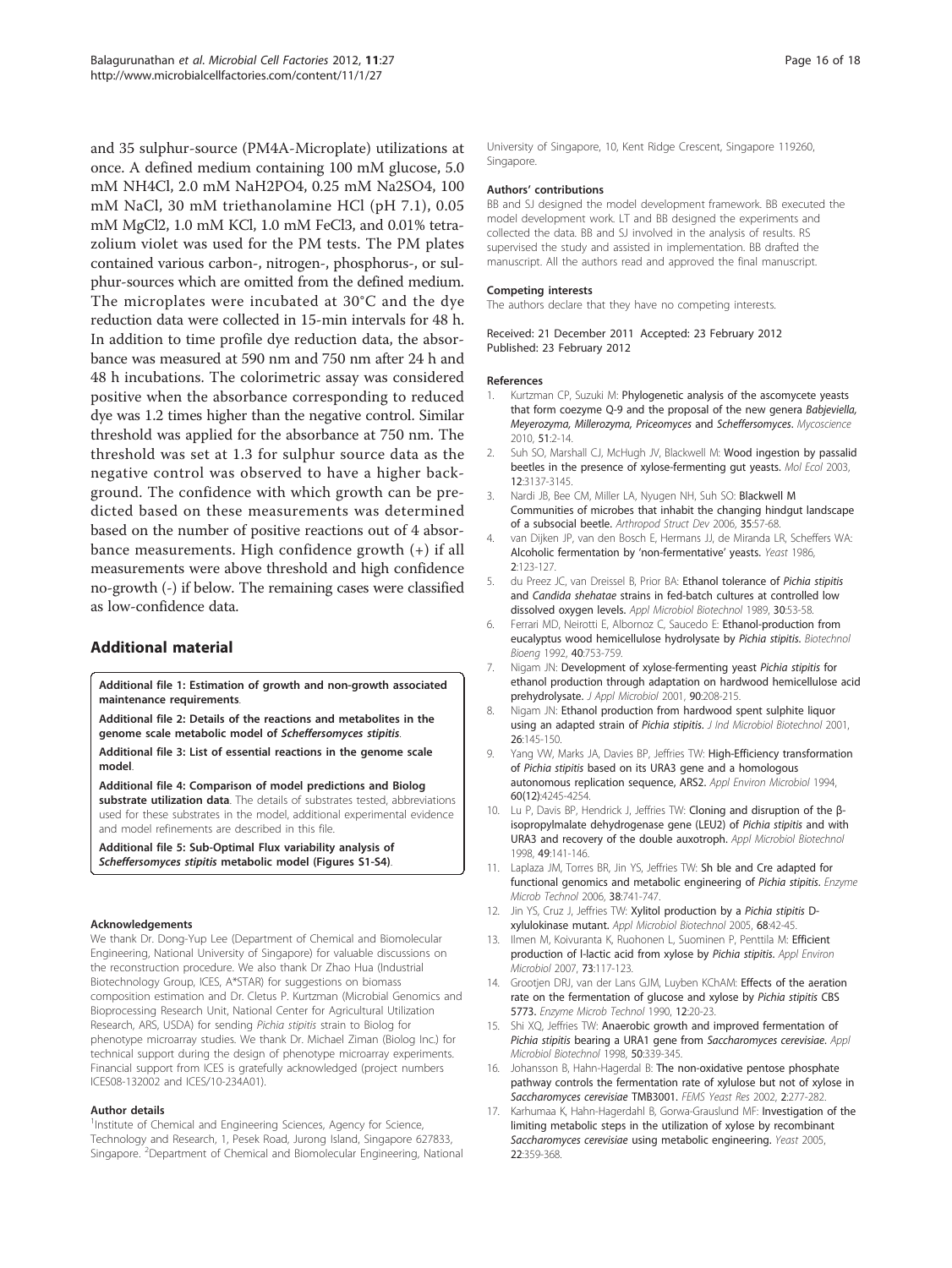- <span id="page-16-0"></span>18. Kotter P, Ciriacy M: Xylose fermentation by Saccharomyces cerevisiae. *Appl Microbiol Biotechnol* 1993, 38:776-783.
- 19. Bruinenberg PM, Debot PH, van Dijken JP, Scheffers WA: The role of redox balances in the anaerobic fermentation of xylose by yeasts. *Eur J Appl Microbiol Biotechnol* 1983, 18:287-292.
- 20. Eliasson A, Christensson C, Wahlbom CF, Hahn-Hägerdal B: [Anaerobic](http://www.ncbi.nlm.nih.gov/pubmed/10919795?dopt=Abstract) [xylose fermentation by recombinant](http://www.ncbi.nlm.nih.gov/pubmed/10919795?dopt=Abstract) Saccharomyces cerevisiae carrying XYL, XYL, and XKS [in mineral medium chemostat cultures.](http://www.ncbi.nlm.nih.gov/pubmed/10919795?dopt=Abstract) *Appl Environ Microbiol* 2000, 66:3381-3386.
- 21. Saloheimo A, Rauta J, Stasyk OV, Sibirny AA, Penttila M, Ruohonen L: [Xylose](http://www.ncbi.nlm.nih.gov/pubmed/17180689?dopt=Abstract) [transport studies with xylose-utilizing](http://www.ncbi.nlm.nih.gov/pubmed/17180689?dopt=Abstract) Saccharomyces cerevisiae strains [expressing heterologous and homologous permeases.](http://www.ncbi.nlm.nih.gov/pubmed/17180689?dopt=Abstract) *Appl Microbiol Biotechnol* 2007, 74:1041-1052.
- 22. Runquist D, Fonseca C, Radstrom P, Spencer-Martins I, Hahn-Hagerdal B: [Expression of the Gxf1 transporter from](http://www.ncbi.nlm.nih.gov/pubmed/19002682?dopt=Abstract) Candida intermedia improves [fermentation performance in recombinant xylose-utilizing](http://www.ncbi.nlm.nih.gov/pubmed/19002682?dopt=Abstract) [Saccharomyces cerevisiae](http://www.ncbi.nlm.nih.gov/pubmed/19002682?dopt=Abstract). *Appl Microbiol Biotechnol* 2009, 82:123-130.
- 23. Jin YS, Laplaza JM, Jeffries TW: [Saccharomyces cerevisiae](http://www.ncbi.nlm.nih.gov/pubmed/15528549?dopt=Abstract) engineered for [xylose metabolism exhibits a respiratory response.](http://www.ncbi.nlm.nih.gov/pubmed/15528549?dopt=Abstract) *Appl Environ Microbiol* 2004, 70:6816-6825.
- 24. Souto-Maior AM, Runquist D, Hahn-Hagerdal B: [Crabtree-negative](http://www.ncbi.nlm.nih.gov/pubmed/19560495?dopt=Abstract) [characteristics of recombinant xylose-utilizing](http://www.ncbi.nlm.nih.gov/pubmed/19560495?dopt=Abstract) Saccharomyces cerevisiae. *J Biotechnol* 2009, 143:119-123.
- 25. Jeffries TW, Grigoriev I, Grimwood J, Laplaza JM, Aerts A, Salamov A, Schumtz J, Linquist E, Dehal P, Shapiro H, Jin YS, Passoth V, Richardson PM: [Genome sequence of the lignocellulose-bioconverting and xylose](http://www.ncbi.nlm.nih.gov/pubmed/17334359?dopt=Abstract)[fermenting yeast](http://www.ncbi.nlm.nih.gov/pubmed/17334359?dopt=Abstract) Pichia stipitis. *Nat Biotechnol* 2007, 25(3):319-326.
- 26. Patil KR, Akesson M, Nielsen J: [Use of genome-scale microbial models for](http://www.ncbi.nlm.nih.gov/pubmed/15102469?dopt=Abstract) [metabolic engineering.](http://www.ncbi.nlm.nih.gov/pubmed/15102469?dopt=Abstract) *Curr Opin Biotechnol* 2004, 15:64-69.
- 27. Jamshidi N, Palsson BO: [Formulating genome-scale kinetic models in the](http://www.ncbi.nlm.nih.gov/pubmed/18319723?dopt=Abstract) [post-genome era.](http://www.ncbi.nlm.nih.gov/pubmed/18319723?dopt=Abstract) *Mol Syst Biol* 2008, 4:171.
- 28. Oberhardt MA, Palsson BO, Papin JA: [Applications of genome-scale](http://www.ncbi.nlm.nih.gov/pubmed/19888215?dopt=Abstract) [metabolic reconstructions.](http://www.ncbi.nlm.nih.gov/pubmed/19888215?dopt=Abstract) *Mol Syst Biol* 2009, 5:320.
- 29. Park JM, Kim TY, Lee SY: [Constraints-based genome-scale metabolic](http://www.ncbi.nlm.nih.gov/pubmed/19464354?dopt=Abstract) simulation [for systems metabolic engineering.](http://www.ncbi.nlm.nih.gov/pubmed/19464354?dopt=Abstract) *Biotechnol Adv* 2009, 27(6):979-988.
- 30. Liu L, Agren R, Bordel S, Nielsen J: [Use of genome-scale metabolic models](http://www.ncbi.nlm.nih.gov/pubmed/20420838?dopt=Abstract) [for understanding microbial physiology.](http://www.ncbi.nlm.nih.gov/pubmed/20420838?dopt=Abstract) *FEBS Lett* 2010, 584(12):2556-2564.
- 31. Balagurunathan B, Jonnalagadda S, Lee DY, Srinivasan R: Reconstruction of genome scale metabolic model for naturally xylose fermenting yeast Pichia stipitis [abstract]. *J Biotechnol* 2008, 136S:S49.
- 32. Thiele I, Palsson BO: [A protocol for generating a high-quality genome](http://www.ncbi.nlm.nih.gov/pubmed/20057383?dopt=Abstract)[scale metabolic reconstruction.](http://www.ncbi.nlm.nih.gov/pubmed/20057383?dopt=Abstract) *Nat Protoc* 2010, 5(1):93-121.
- 33. Forster J, Famili I, Fu P, Palsson BO, Nielsen J: [Genome scale reconstruction](http://www.ncbi.nlm.nih.gov/pubmed/12566402?dopt=Abstract) of the [Saccharomyces cerevisiae](http://www.ncbi.nlm.nih.gov/pubmed/12566402?dopt=Abstract) metabolic network. *Genome Res* 2003, 13:244-253.
- 34. Bochner BR, Gadzinski P, Panomitros E: [Phenotype microarrays for high](http://www.ncbi.nlm.nih.gov/pubmed/11435407?dopt=Abstract)[throughput phenotypic testing and assay of gene function.](http://www.ncbi.nlm.nih.gov/pubmed/11435407?dopt=Abstract) *Genome Res* 2001, 11:1246-1255.
- 35. Tran AV, Chambers RP: Red oak wood derived inhibitors in the ethanol fermentation of xylose by Pichia stipitis CBS 5776. *Biotechnol Lett* 1985, 7(11):841-846.
- 36. Tran AV, Chambers RP: Ethanol fermentation of red oak acid prehydrolysate by the yeast Pichia stipitis CBS 5776. *Enzyme Microb Technol* 1986, 8:439-444.
- 37. Hunkova Z, Fencl Z: [Toxic effects of fatty acids on yeast cells:](http://www.ncbi.nlm.nih.gov/pubmed/336112?dopt=Abstract) [dependence of inhibitory effects on fatty acid concentration.](http://www.ncbi.nlm.nih.gov/pubmed/336112?dopt=Abstract) *Biotechnol Bioeng* 1977, 19:1623-1641.
- 38. Kurtzman CP, Fell JW: *The Yeasts: A Taxonomic Study.* 4 edition. Amsterdam: Elsevier; 1998.
- 39. Barnett JA, Payne RW, Yarrow D: *Yeasts: Characteristics and Identification.* 3 edition. Cambridge: Cambridge University Press; 2000.
- 40. Kanehisa M, Goto S: [KEGG: Kyoto Encyclopedia of Genes and Genomes.](http://www.ncbi.nlm.nih.gov/pubmed/10592173?dopt=Abstract) *Nucleic Acids Res* 2000, 28:27-30.
- 41. Jeffries TW: [Engineering yeasts for xylose metabolism.](http://www.ncbi.nlm.nih.gov/pubmed/16713243?dopt=Abstract) *Curr Opin Biotechnol* 2006, 17:320-326.
- 42. Hahn-Hagerdal B, Karhumaa K, Jeppsson M, Gorwa-Grauslund MF: [Metabolic engineering for pentose utilization in](http://www.ncbi.nlm.nih.gov/pubmed/17846723?dopt=Abstract) Saccharomyces [cerevisiae](http://www.ncbi.nlm.nih.gov/pubmed/17846723?dopt=Abstract). *Adv Biochem Eng Biotechnol* 2007, 108:147-177.
- 43. Verduyn C, van Kleef R, Frank J, Schreuder H, van Dijken JP, Scheffers WA: Properties [of the NAD\(P\)H-dependent xylose reductase from xylose](http://www.ncbi.nlm.nih.gov/pubmed/3921014?dopt=Abstract)[fermenting yeast](http://www.ncbi.nlm.nih.gov/pubmed/3921014?dopt=Abstract) Pichia stipitis. *Biochem J* 1985, 226:669-677.
- 44. Skoog K, Hahn-Hagerdahl B: [Effect of oxygenation on xylose fermentation](http://www.ncbi.nlm.nih.gov/pubmed/16348343?dopt=Abstract) by [Pichia stipiti](http://www.ncbi.nlm.nih.gov/pubmed/16348343?dopt=Abstract)s. *Appl Environ Microbiol* 1990, 56(11):3389-3394.
- 45. Agbogbo FK, Coward-Kelly G, Torry-Smith N, Wenger K, Jeffries TW: The effect of initial cell concentration on xylose fermentation by Pichia stipitis. *Appl Biochem Biotechnol* 2007, 136-140:653-662.
- 46. Puchalka J, Oberhardt JA, Godinho M, Bielecka A, Regenhardt D, Timmis KN, Papin JA, Martins dos Santos VAP: [Genome-scale reconstruction and](http://www.ncbi.nlm.nih.gov/pubmed/18974823?dopt=Abstract) analysis of the Pseudomonas putida [KT2440 metabolic network facilitates](http://www.ncbi.nlm.nih.gov/pubmed/18974823?dopt=Abstract) [applications in biotechnology.](http://www.ncbi.nlm.nih.gov/pubmed/18974823?dopt=Abstract) *Plos Comput Biol* 2008, 4(10):e1000210.
- 47. Fiaux J, Cakar ZP, Sonderegger M, Wuthrich K, Szyperski T, Sauer U: [Metabolic-flux profiling of the yeasts](http://www.ncbi.nlm.nih.gov/pubmed/12582134?dopt=Abstract) Saccharomyces cerevisiae and Pichia [stipitis](http://www.ncbi.nlm.nih.gov/pubmed/12582134?dopt=Abstract). *Eukaryot cell* 2003, 2(1):170-180.
- 48. Aguilera A: [Deletion of the phosphoglucose isomerase structural gene](http://www.ncbi.nlm.nih.gov/pubmed/3020369?dopt=Abstract) [makes growth and sporulation glucose dependent in](http://www.ncbi.nlm.nih.gov/pubmed/3020369?dopt=Abstract) Saccharomyces [cerevisiae](http://www.ncbi.nlm.nih.gov/pubmed/3020369?dopt=Abstract). *Mol Gen Genet* 1986, 204:310-316.
- Boles E, Lehnert W, Zimmermann FK: [The role of the NAD-dependent](http://www.ncbi.nlm.nih.gov/pubmed/7901008?dopt=Abstract) [glutamate dehydrogenase in restoring growth on glucose of a](http://www.ncbi.nlm.nih.gov/pubmed/7901008?dopt=Abstract) Saccharomyces cerevisiae [phosphoglucose isomerase mutant.](http://www.ncbi.nlm.nih.gov/pubmed/7901008?dopt=Abstract) *Eur J Biochem* 1993, 217:469-477.
- 50. Overkamp KM, Bakker BM, Steensma HY, van Dijken JP, Pronk JT: [Two](http://www.ncbi.nlm.nih.gov/pubmed/12112236?dopt=Abstract) [mechanisms for the oxidation of cytosolic NADPH by](http://www.ncbi.nlm.nih.gov/pubmed/12112236?dopt=Abstract) Kluyveromyces lactis [mitochondria.](http://www.ncbi.nlm.nih.gov/pubmed/12112236?dopt=Abstract) *Yeast* 2002, 19:813-824.
- 51. Tarrio N, Becerra M, Cerdan ME, Gonzalez Siso MI: [Reoxidation of cytosolic](http://www.ncbi.nlm.nih.gov/pubmed/16630277?dopt=Abstract) NAPDH in [Kluyveromyces lactis](http://www.ncbi.nlm.nih.gov/pubmed/16630277?dopt=Abstract). *FEMS Yeast Res* 2006, 6:371-380.
- 52. Sauer W, Canonaco F, Heri S, Perrenoud A, Fischer F: [The soluble and](http://www.ncbi.nlm.nih.gov/pubmed/14660605?dopt=Abstract) [membrane bound transdehydrogenase UdhA and PntAB have divergent](http://www.ncbi.nlm.nih.gov/pubmed/14660605?dopt=Abstract) [functions in NAPDH Metabolism of](http://www.ncbi.nlm.nih.gov/pubmed/14660605?dopt=Abstract) Escherichia coli. *J Biol Chem* 2004, 279(8):6613-6619.
- Jeffries TW: Engineering the Pichia stipitis genome for fermentation of hemicelluloses hydrolysates. In *Bioenergy.* Edited by: Wall JD, Harwood CS, Demain A. Washington: ASM press; 2008:37-47.
- 54. Joseph-Horne T, Hollomon DW, Wood PM: [Fungal respiration: a fusion of](http://www.ncbi.nlm.nih.gov/pubmed/11245784?dopt=Abstract) [standard and alternative components.](http://www.ncbi.nlm.nih.gov/pubmed/11245784?dopt=Abstract) *Biochim Biophys Acta* 2001, 1504:179-195.
- 55. Lighthelm ME, Prior BA, du Preez JC: The effect of respiratory inhibitors on the fermentative ability of Pichia stipitis, Pachysolen tannopilus and Saccharomyces cerevisiae under various conditions of aerobiosis. *Appl Microbiol Biotechnol* 1988, 29:67-71.
- 56. Jeppsson H, Alexander NJ, Hahn-Hagerdahl B: [Existence of cyanide](http://www.ncbi.nlm.nih.gov/pubmed/16535073?dopt=Abstract)[insensitive respiration in the yeast](http://www.ncbi.nlm.nih.gov/pubmed/16535073?dopt=Abstract) Pichia stipitis and its possible [influence on product formation during xylose utilization.](http://www.ncbi.nlm.nih.gov/pubmed/16535073?dopt=Abstract) *Appl Environ Microbiol* 1995, 61(7):2596-2600.
- 57. Shi NQ, Davis B, Sherman B, Cruz J, Jeffries TW: [Disruption of the](http://www.ncbi.nlm.nih.gov/pubmed/10455226?dopt=Abstract) [Cytochrome c Gene in xylose utilizing yeast](http://www.ncbi.nlm.nih.gov/pubmed/10455226?dopt=Abstract) Pichia stipitis leads to higher [ethanol production.](http://www.ncbi.nlm.nih.gov/pubmed/10455226?dopt=Abstract) *Yeast* 1999, 15:1021-1030.
- 58. Shi NQ, Cruz J, Sherman B, Jeffries TW: [SHAM-sensitive alternative](http://www.ncbi.nlm.nih.gov/pubmed/12271457?dopt=Abstract) [respiration in the xylose-metabolizing yeast](http://www.ncbi.nlm.nih.gov/pubmed/12271457?dopt=Abstract) Pichia stipitis. *Yeast* 2002, 19:1203-1220.
- 59. Wittig I, Carrozzo R, Santorelli FM, Schagger H: [Supercomplexes and](http://www.ncbi.nlm.nih.gov/pubmed/16782043?dopt=Abstract) [supcomplexes of mitochondrial oxidative phosphorylation.](http://www.ncbi.nlm.nih.gov/pubmed/16782043?dopt=Abstract) *Biochim Biophys Acta* 2006, 1757:1066-1072.
- 60. Boekema EJ, Braun HP: [Supramolecular structure of the mitochondrial](http://www.ncbi.nlm.nih.gov/pubmed/17102127?dopt=Abstract) [oxidative phosphorylation system.](http://www.ncbi.nlm.nih.gov/pubmed/17102127?dopt=Abstract) *J Biol Chem* 2007, 282:1-4.
- 61. Heinemeyer J, Braun HP, Boekema EJ, Kouil R: [A structural model of the](http://www.ncbi.nlm.nih.gov/pubmed/17322303?dopt=Abstract) [cytochrome c reductase/oxidase supercomplex from yeast mitochondria.](http://www.ncbi.nlm.nih.gov/pubmed/17322303?dopt=Abstract) *J Biol Chem* 2007, 282:12240-12248.
- 62. Guerrero-Castillo S, Vazquez-Acevedo M, Gonzalez-Halphen D, Uribe-Carvajal S: In Yarrowia lipolytica [mitochondria, the alternative NADH](http://www.ncbi.nlm.nih.gov/pubmed/19038229?dopt=Abstract) [dehydrogenase interacts specifically with the cytochrome complexes of](http://www.ncbi.nlm.nih.gov/pubmed/19038229?dopt=Abstract) [the classic respiratory pathway.](http://www.ncbi.nlm.nih.gov/pubmed/19038229?dopt=Abstract) *Biochim Biophys Acta* 2009, 1787:75-85.
- 63. Oh YK, Palsson BO, Park SM, Schilling CH, Mahadevan R: [Genome scale](http://www.ncbi.nlm.nih.gov/pubmed/17573341?dopt=Abstract) [reconstruction of metabolic network in](http://www.ncbi.nlm.nih.gov/pubmed/17573341?dopt=Abstract) Bacillus subtilis based on high[throughput phenotyping and gene essentiality data.](http://www.ncbi.nlm.nih.gov/pubmed/17573341?dopt=Abstract) *J Biol Chem* 2007, 282:28791-28799.
- Suthers PF, Dasika MS, Kumar VS, Denisov G, Glass JI, Maranas CD: [A](http://www.ncbi.nlm.nih.gov/pubmed/19214212?dopt=Abstract) [Genome-scale metabolic reconstruction of](http://www.ncbi.nlm.nih.gov/pubmed/19214212?dopt=Abstract) Mycoplasma genitalium [iPS189.](http://www.ncbi.nlm.nih.gov/pubmed/19214212?dopt=Abstract) *Plos Comput Biol* 2009, 5(2):e1000285.